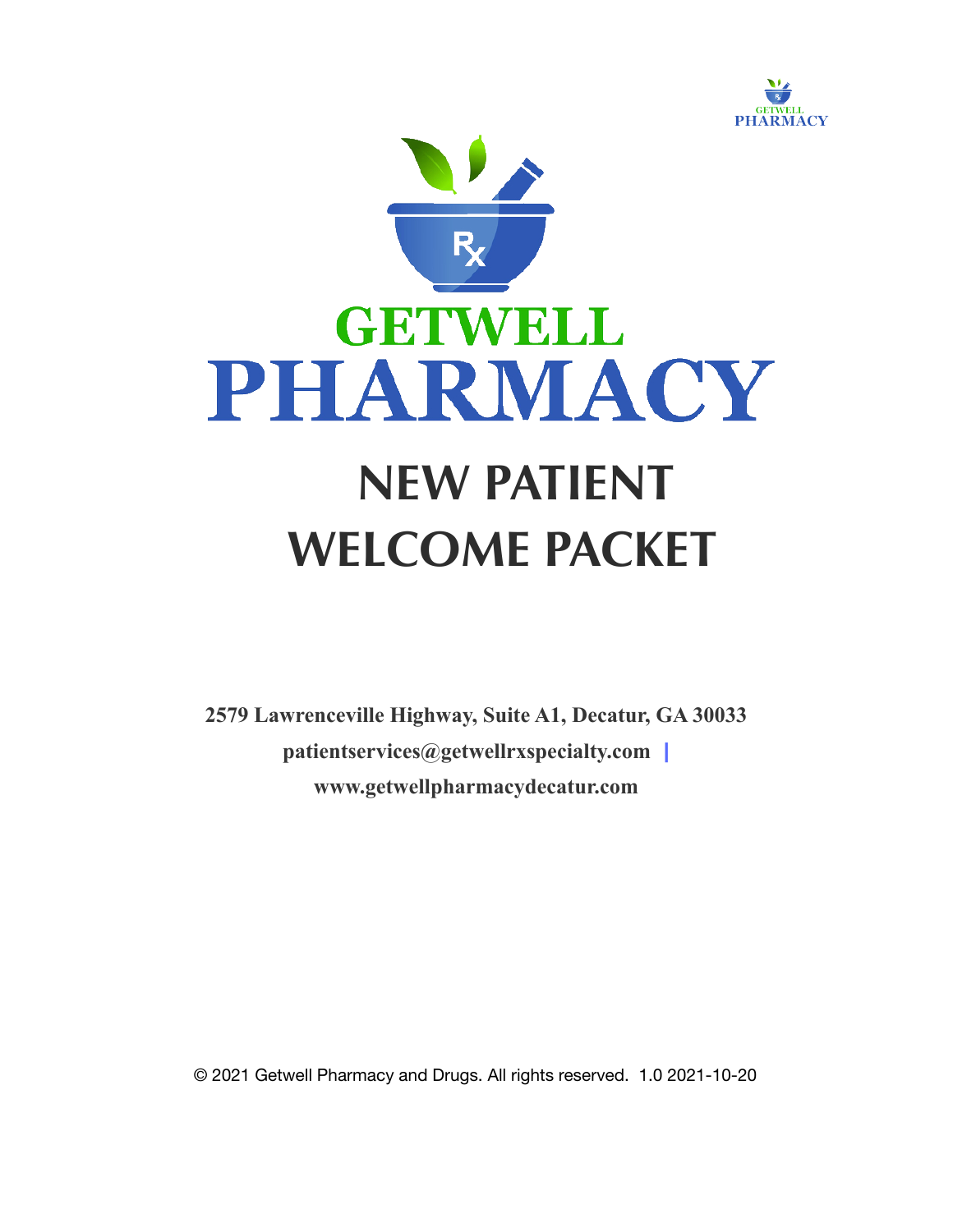

# **OUR PHARMACY**

Getwell Pharmacy and Drugs specializes in delivering medication and services needed for management of complex diseases that requires use of specialty pharmacy. Getwell Pharmacy and Drugs focuses on specialty treatment of transplant, dermatology, urology, Neurology, Hepatitis C, oncology, multiple sclerosis, rheumatoid arthritis, HIV, women's health, movement disorders and other rare, chronic conditions.

Getwell Pharmacy and Drugs has programs developed to provide a proactive approach to disease management and to result in improved patient outcomes.

You will have the convenience of filling your medications with your own personal care coordinator that you can get to know and trust! We will continue to work with your local physicians and specialists in order to make this process as smooth as possible.

# Speak with our Clinical and Support Team:

Getwell Pharmacy and Drugs employee is available to answer any questions you may have either during normal business hours or through 24-hour Pharmacist-on-Call support.

# **Business Hours of Operation:**

Monday through Friday 9am to 5pm EST Sat and Sunday : CLOSED

# **Getwell Pharmacy and Drugs**

2579 Lawrenceville highway, suite A2, Decatur, GA 30033

# **After Hours Clinical Line**

Evening, Weekends, Holidays:

Pharmacist-on-Call Policy 24-hour coverage at 1- (833) 746-0132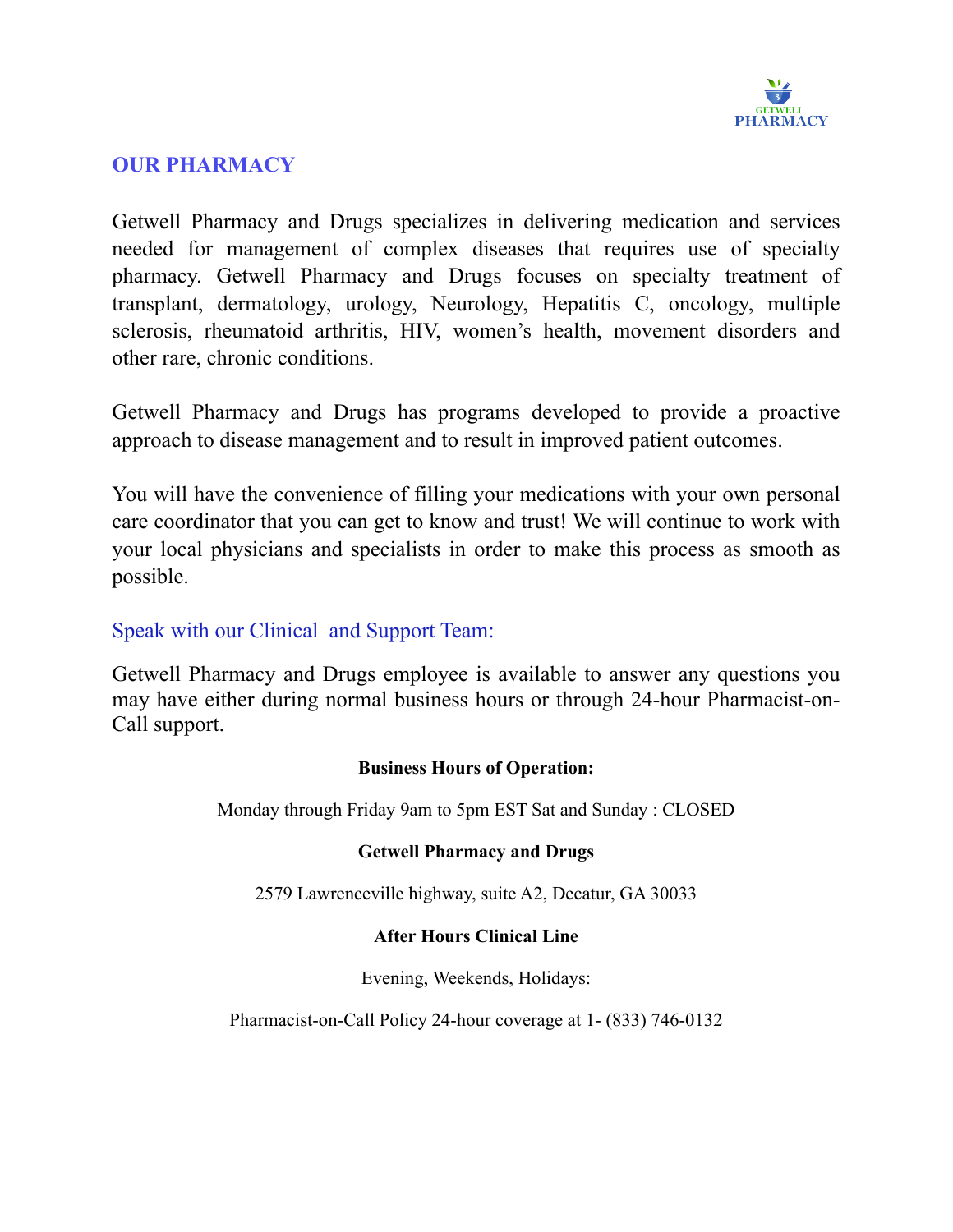

# **PATIENT HANDOUTS**

# **PATIENT BILL OF RIGHTS AND RESPONSIBILITIES**

We believe that all patients receiving services from Getwell Pharmacy and Drugs should be informed of their rights. Therefore, you are entitled to:

- Be fully informed in advance about care/service to be provided, including the disciplines that furnish care and the frequency of visits, as well as any modifications to the plan of service
- Be informed of your financial responsibilities in advance of service / care being provided. Medicare beneficiaries will be informed if assignment is not accepted.
- Receive information about the scope of services that the organization will provide and specific limitations on those services
- Participate in the development and periodic revision of the plan of service
- Refuse care or treatment after the consequences of refusing care or treatment are fully presented
- Be informed of patient rights under state law to formulate an Advanced Directive, if applicable
- Have one's property and person treated with respect, consideration, and recognition of patient dignity and individuality
- Be able to identify visiting personnel members through proper identification
- Be free from mistreatment, neglect, or verbal, mental, sexual, and physical abuse, including injuries of unknown source, and misappropriation of patient property
- Voice grievances/complaints regarding treatment or care, lack of respect of property or recommend changes in policy, personnel, or care/service without restraint, interference, coercion, discrimination, or reprisal
- Have grievances/complaints regarding treatment or care that is (or fails to be) furnished, or lack of respect of property investigated
- Confidentiality and privacy of all information contained in the patient record and of Protected Health Information
- Be advised on pharmacy's policies and procedures regarding the disclosure of clinical records
- Choose a health care provider, including choosing an attending physician, if applicable
- Receive appropriate care without discrimination in accordance with physician orders, if applicable
- Be informed of any financial benefits when referred to an organization
- Be fully informed of one's responsibilities

### **PATIENT RESPONSIBILITIES**

- Patient submits forms that are necessary to receive services.
- Patient provides accurate medical and contact information and any changes.
- Patient notifies the treating provider of participation in the services provided by the pharmacy.
- Patient notifies the pharmacy of any concerns about the care or services provided.

When the patient is unable to make medical or other decisions, the family should be consulted for direction.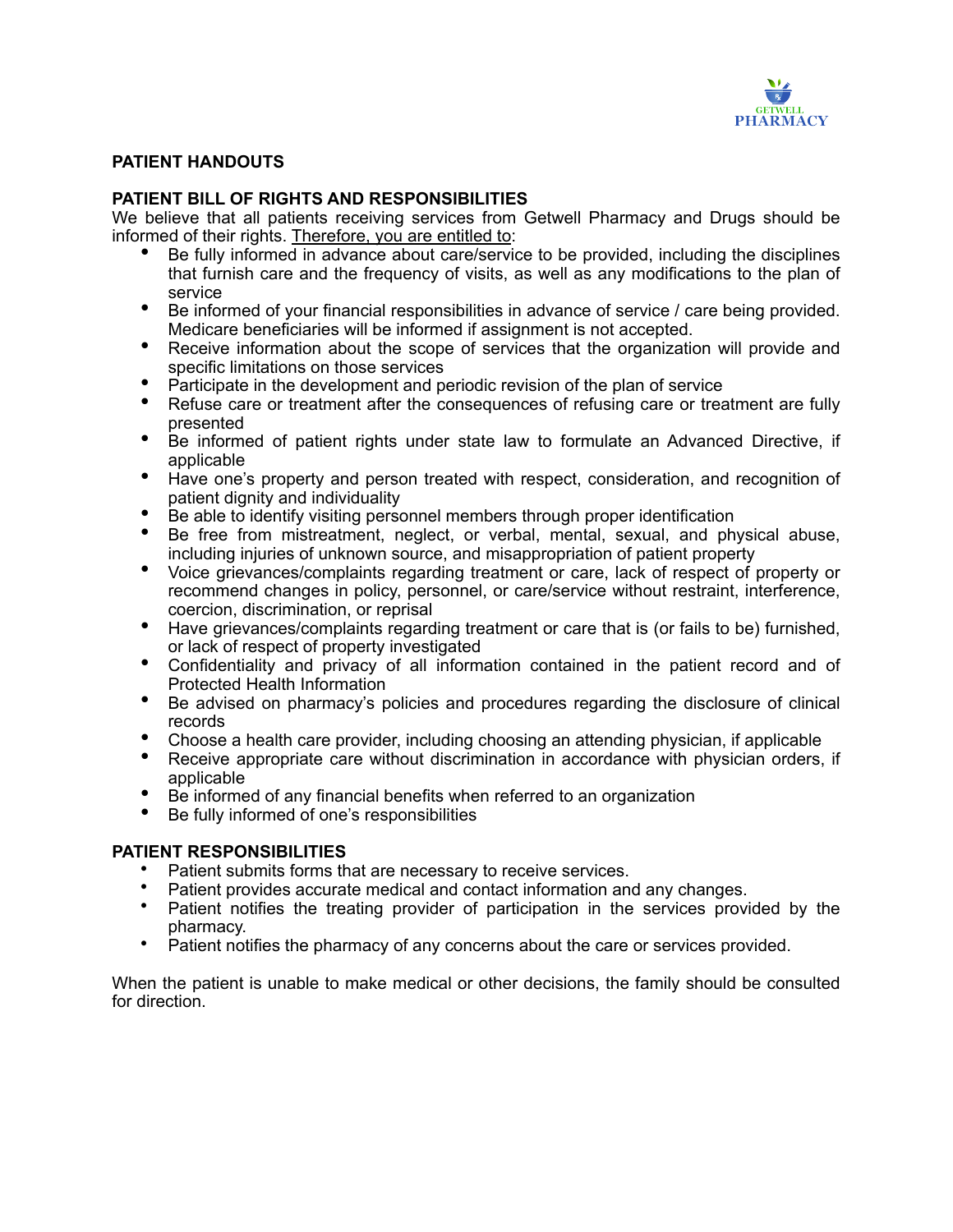

### **SUPPLIER STANDARDS**

**Note: This is an abbreviated version of the supplier standards every Medicare DMEPOS supplier must meet in order to obtain and retain their billing privileges. These standards, in their entirety, are listed in 42 CFR. 424.57(c). Rev- 02/08/2016**

- 1. A supplier must be in compliance with all applicable Federal and State licensure and regulatory requirements.
- 2. A supplier must provide complete and accurate information on the DMEPOS supplier application. Any changes to this information must be reported to the National Supplier Clearinghouse within 30 days.
- 3. A supplier must have an authorized individual (whose signature is binding) sign the enrollment application for billing privileges.
- 4. A supplier must fill orders from its own inventory, or contract with other companies for the purchase of items necessary to fill orders. A supplier may not contract with any entity that is currently excluded from the Medicare program, any State health care programs, or any other Federal procurement or non-procurement programs.
- 5. A supplier must advise beneficiaries that they may rent or purchase inexpensive or routinely purchased durable medical equipment, and of the purchase option for capped rental equipment.
- 6. A supplier must notify beneficiaries of warranty coverage and honor all warranties under applicable State law, and repair or replace free of charge Medicare covered items that are under warranty.
- 7. A supplier must maintain a physical facility on an appropriate site and must maintain a visible sign with posted hours of operation. The location must be accessible to the public and staffed during posted hours of business. The location must be at least 200 square feet and contain space for storing records.
- 8. A supplier must permit CMS or its agents to conduct on-site inspections to ascertain the supplier's compliance with these standards.
- 9. A supplier must maintain a primary business telephone listed under the name of the business in a local directory or a toll free number available through directory assistance. The exclusive use of a beeper, answering machine, answering service or cell phone during posted business hours is prohibited.
- 10. A supplier must have comprehensive liability insurance in the amount of at least \$300,000 that covers both the supplier's place of business and all customers and employees of the supplier. If the supplier manufactures its own items, this insurance must also cover product liability and completed operations.
- 11. A supplier is prohibited from direct solicitation to Medicare beneficiaries. For complete details on this prohibition see 42 CFR § 424.57 (c) (11).
- 12. A supplier is responsible for delivery of and must instruct beneficiaries on the use of Medicare covered items, and maintain proof of delivery and beneficiary instruction.
- 13. A supplier must answer questions and respond to complaints of beneficiaries, and maintain documentation of such contacts.
- 14. A supplier must maintain and replace at no charge or repair cost either directly, or through a service contract with another company, any Medicare-covered items it has rented to beneficiaries.
- 15. A supplier must accept returns of substandard (less than full quality for the particular item) or unsuitable items (inappropriate for the beneficiary at the time it was fitted and rented or sold) from beneficiaries.
- 16. A supplier must disclose these standards to each beneficiary it supplies a Medicare-covered item.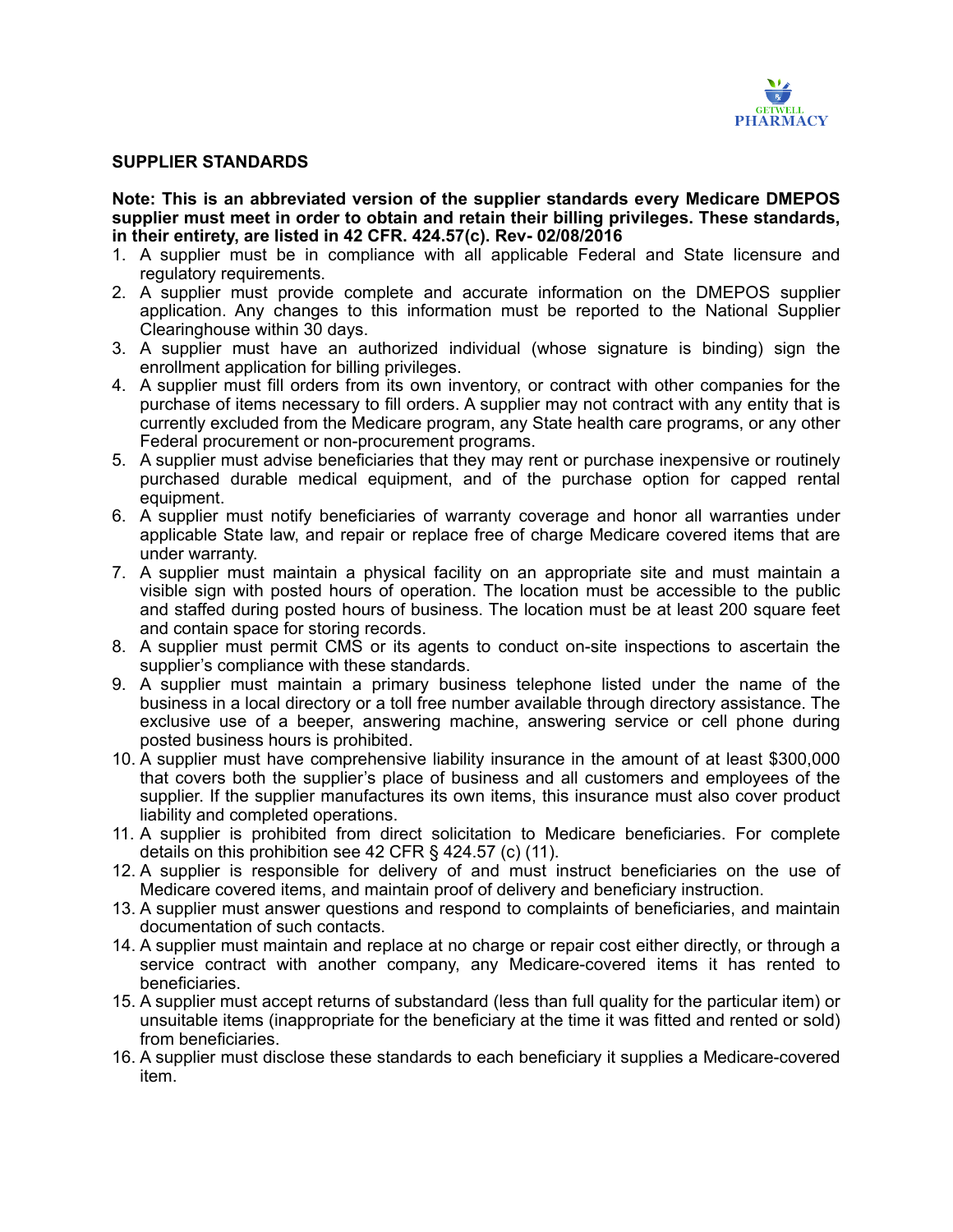

- 17. A supplier must disclose any person having ownership, financial, or control interest in the supplier.
- 18. A supplier must not convey or reassign a supplier number; i.e., the supplier may not sell or allow another entity to use its Medicare billing number.
- 19. A supplier must have a complaint resolution protocol established to address beneficiary complaints that relate to these standards. A record of these complaints must be maintained at the physical facility.
- 20. Complaint records must include: the name, address, telephone number and health insurance claim number of the beneficiary, a summary of the complaint, and any actions taken to resolve it.
- 21. A supplier must agree to furnish CMS any information required by the Medicare statute and regulations.
- 22. All suppliers must be accredited by a CMS-approved accreditation organization in order to receive and retain a supplier billing number. The accreditation must indicate the specific products and services, for which the supplier is accredited in order for the supplier to receive payment for those specific products and services (except for certain exempt pharmaceuticals).
- 23. All suppliers must notify their accreditation organization when a new DMEPOS location is opened.
- 24. All supplier locations, whether owned or subcontracted, must meet the DMEPOS quality standards and be separately accredited in order to bill Medicare.
- 25. All suppliers must disclose upon enrollment all products and services, including the addition of new product lines for which they are seeking accreditation.
- 26. A supplier must meet the surety bond requirements specified in 42 CFR § 424.57 (d).
- 27. A supplier must obtain oxygen from a state-licensed oxygen supplier.
- 28. A supplier must maintain ordering and referring documentation consistent with provisions found in 42 CFR § 424.516(f).
- 29. A supplier is prohibited from sharing a practice location with other Medicare providers and suppliers.
- 30. A supplier must remain open to the public for a minimum of 30 hours per week except physicians (as defined in section 1848(j) (3) of the Act) or physical and occupational therapists or a DMEPOS supplier working with custom made orthotics and prosthetics.

# **HIPAA PRIVACY NOTICE**

THIS NOTICE DESCRIBES HOW MEDICAL INFORMATION ABOUT YOU MAY BE USED AND DISCLOSED AND HOW YOU CAN GET ACCESS TO THIS INFORMATION. PLEASE REVIEW IT CAREFULLY.

### OUR COMMITMENT TO YOUR PRIVACY

It is our duty to maintain the privacy and confidentiality of your protected health information (PHI). We will create records regarding your and the treatment and service we provide to you. We are required by law to maintain the privacy of your PHI, which includes any individually identifiable information that we obtain from you or others that relates to your past, present or future physical or mental health, the health care you have received, or payment for your health care. We will share protected health information with one another, as necessary, to carry out treatment, payment or health care operations relating to the services to be rendered at the pharmacy.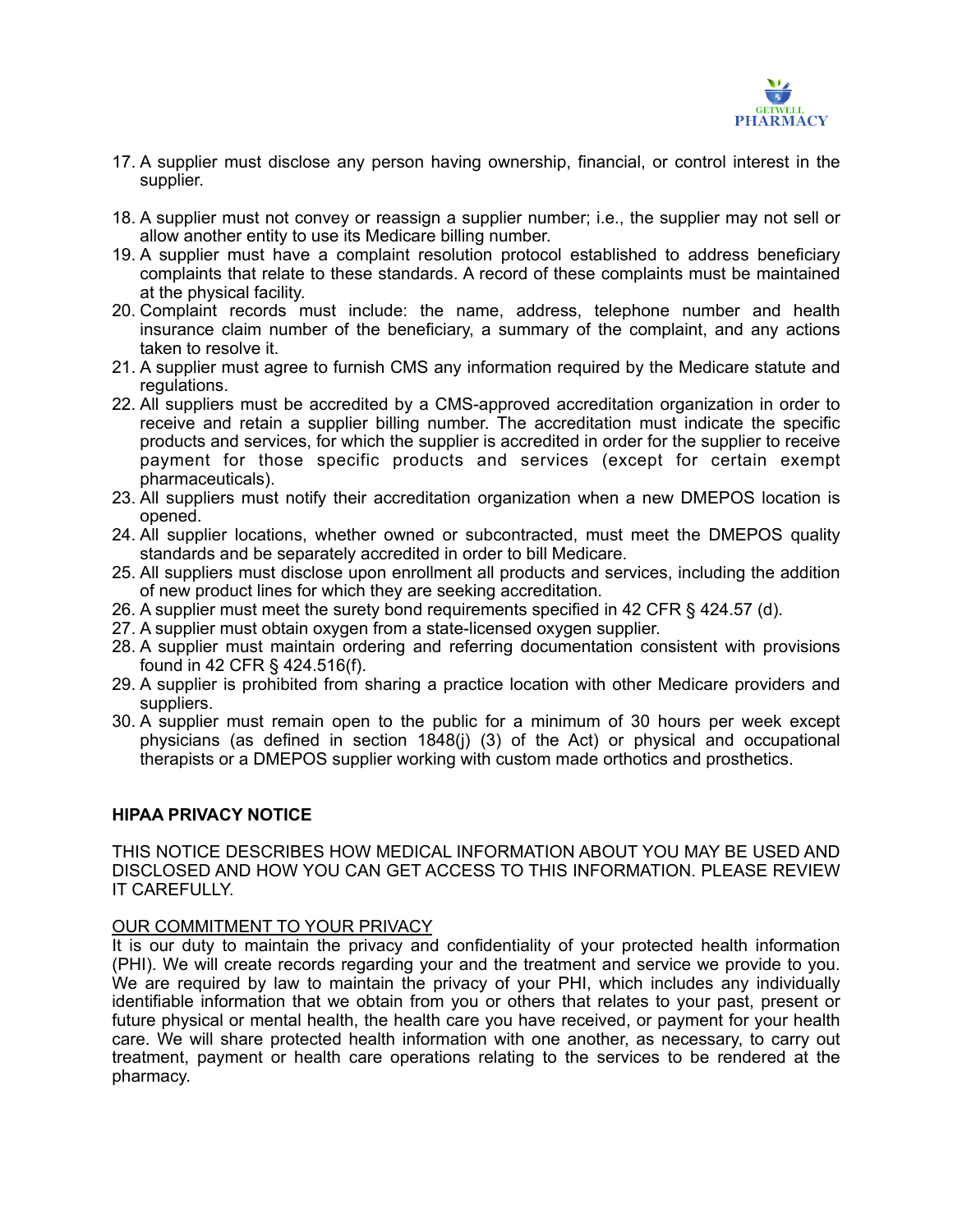

As required by law, this notice provides you with information about your rights and our legal duties and privacy practices with respect to the privacy of PHI. This notice also discusses the uses and disclosures we will make of your PHI. We must comply with the provisions of this

notice as currently in effect, although we reserve the right to change the terms of this notice from time to time and to make the revised notice effective for all PHI we maintain. You can always request a written copy of our most current privacy notice from our Privacy Officer.

#### PERMITTED USES AND DISCLOSURES

We can use or disclose your PHI for purposes of treatment, payment and health care operations. For each of these categories of uses and disclosures, we have provided a description and an example below. However, not every particular use or disclosure in every category will be listed.

Treatment means providing services as ordered by your physician. Treatment also includes coordination and consultations with other health care providers relating to your care and referrals for health care from one health care provider to another. We may also disclose PHI to outside entities performing other services related to your treatment such as hospital, diagnostic laboratories, home health or hospice agencies, etc.

Payment means the activities we undertake to obtain reimbursement for the health care provided to you, including billing, collections, claims management, prior approval, determinations of eligibility and coverage and other utilization review activities. Federal or state law may require us to obtain a written release from you prior to disclosing certain specially protected PHI for payment purposes, and we will ask you to sign a release when necessary under applicable law.

Health care operations means the support functions of the pharmacy, related to treatment and payment, such as quality assurance activities, case management, receiving and responding to patient comments and complaints, physician reviews, compliance programs, audits, business planning, development, management and administrative activities. We may use your PHI to evaluate the performance of our staff when caring for you. We may also combine PHI about many patients to decide what additional services we should offer, what services are not needed, and whether certain new treatments are effective. We may also disclose PHI for review and learning purposes. In addition, we may remove information that identifies you so that others can use the de-identified information to study health care and health care delivery without learning who you are.

#### OTHER USES AND DISCLOSURES OF PROTECTED HEALTH INFORMATION

We may also use your PHI in the following ways:

- To provide appointment reminders for treatment or medical care.
- To tell you about or recommend possible treatment alternatives or other health-related benefits and services that may be of interest to you.
- To disclose to your family or friends or any other individual identified by you to the extent directly related to such person's involvement in your care or the payment for your care. We may use or disclose your PHI to notify, or assist in the notification of, a family member, a personal representative, or another person responsible for your care, of your location, general condition or death. If you are available, we will give you an opportunity to object to these disclosures, and we will not make these disclosures if you object. If you are not available, we will determine whether a disclosure to your family or friends is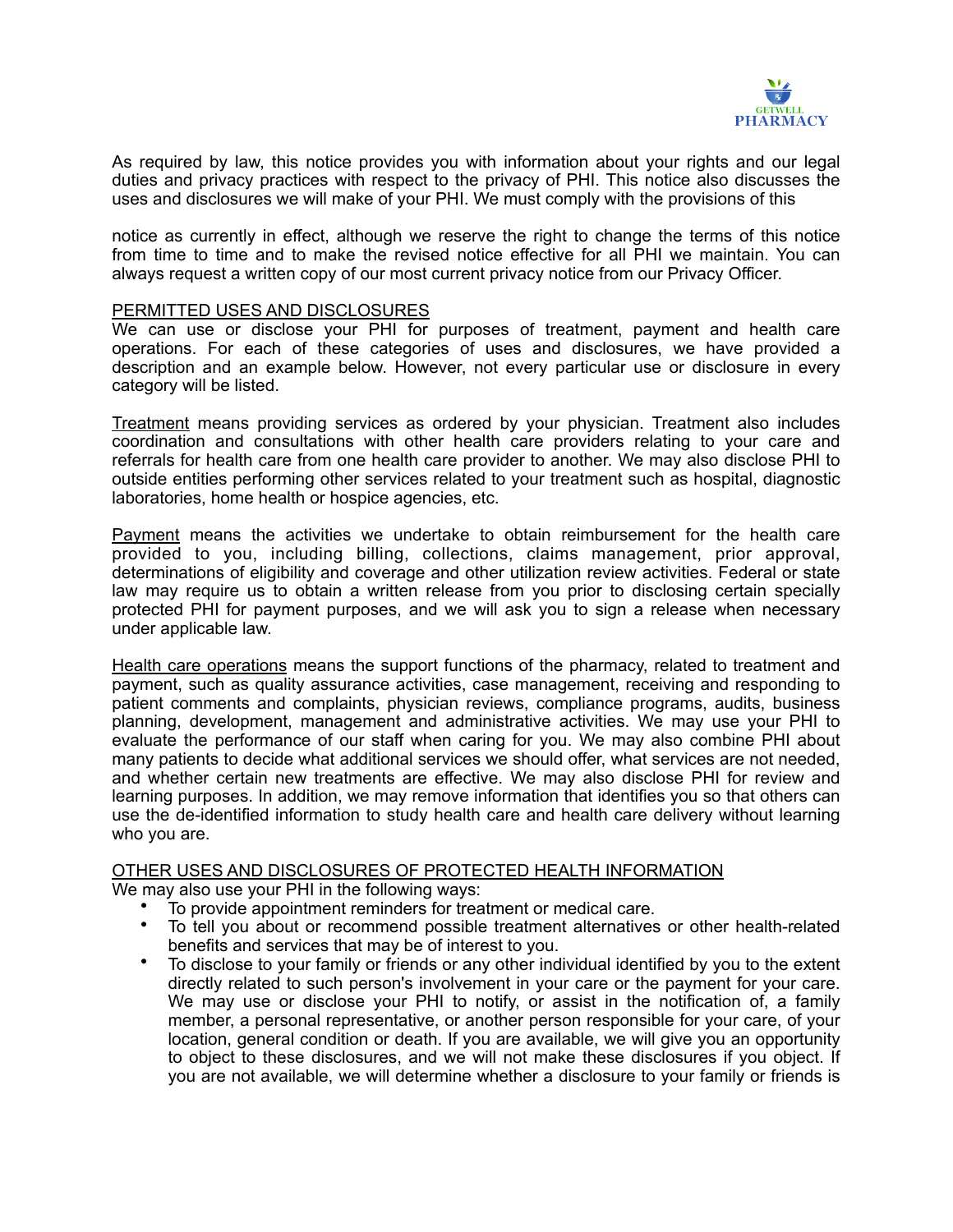

in your best interest, taking into account the circumstances and based upon our professional judgment.

When permitted by law, we may coordinate our uses and disclosures of PHI with public or private entities authorized by law or by charter to assist in disaster relief efforts.

We will allow your family and friends to act on your behalf to pick up filled prescriptions, medical supplies, X-rays, and similar forms of PHI, when we determine, in our professional judgment that it is in your best interest to make such disclosures.

We may contact you as part of our fundraising and marketing efforts as permitted by applicable law. You have the right to opt out of receiving such fundraising communications.

We may use or disclose your PHI for research purposes, subject to the requirements of applicable law. For example, a research project may involve comparisons of the health and recovery of all patients who received a particular medication. All research projects are subject to a special approval process which balances research needs with a patient's need for privacy. When required, we will obtain a written authorization from you prior to using your health information for research.

We will use or disclose PHI about you when required to do so by applicable law.

In accordance with applicable law, we may disclose your PHI to your employer if we are retained to conduct an evaluation relating to medical surveillance of your workplace or to evaluate whether you have a work-related illness or injury. You will be notified of these disclosures by your employer or the pharmacy as required by applicable law.

Note: incidental uses and disclosures of PHI sometimes occur and are not considered to be a violation of your rights. Incidental uses and disclosures are by-products of otherwise permitted uses or disclosures which are limited in nature and cannot be reasonably prevented.

#### SPECIAL SITUATIONS

Subject to the requirements of applicable law, we will make the following uses and disclosures of your PHI:

- Organ and Tissue Donation. If you are an organ donor, we may release PHI to organizations that handle organ procurement or transplantation as necessary to facilitate organ or tissue donation and transplantation.
- Military and Veterans. If you are a member of the Armed Forces, we may release PHI about you as required by military command authorities. We may also release PHI about foreign military personnel to the appropriate foreign military authority.
- Worker's Compensation. We may release PHI about you for programs that provide benefits for work-related injuries or illnesses.
- Public Health Activities. We may disclose PHI about you for public health activities, including disclosures:
	- to prevent or control disease, injury or disability;
	- to report births and deaths;
	- to report child abuse or neglect;
	- to persons subject to the jurisdiction of the Food and Drug Administration (FDA) for activities related to the quality, safety, or effectiveness of FDA-regulated products or services and to report reactions to medications or problems with products;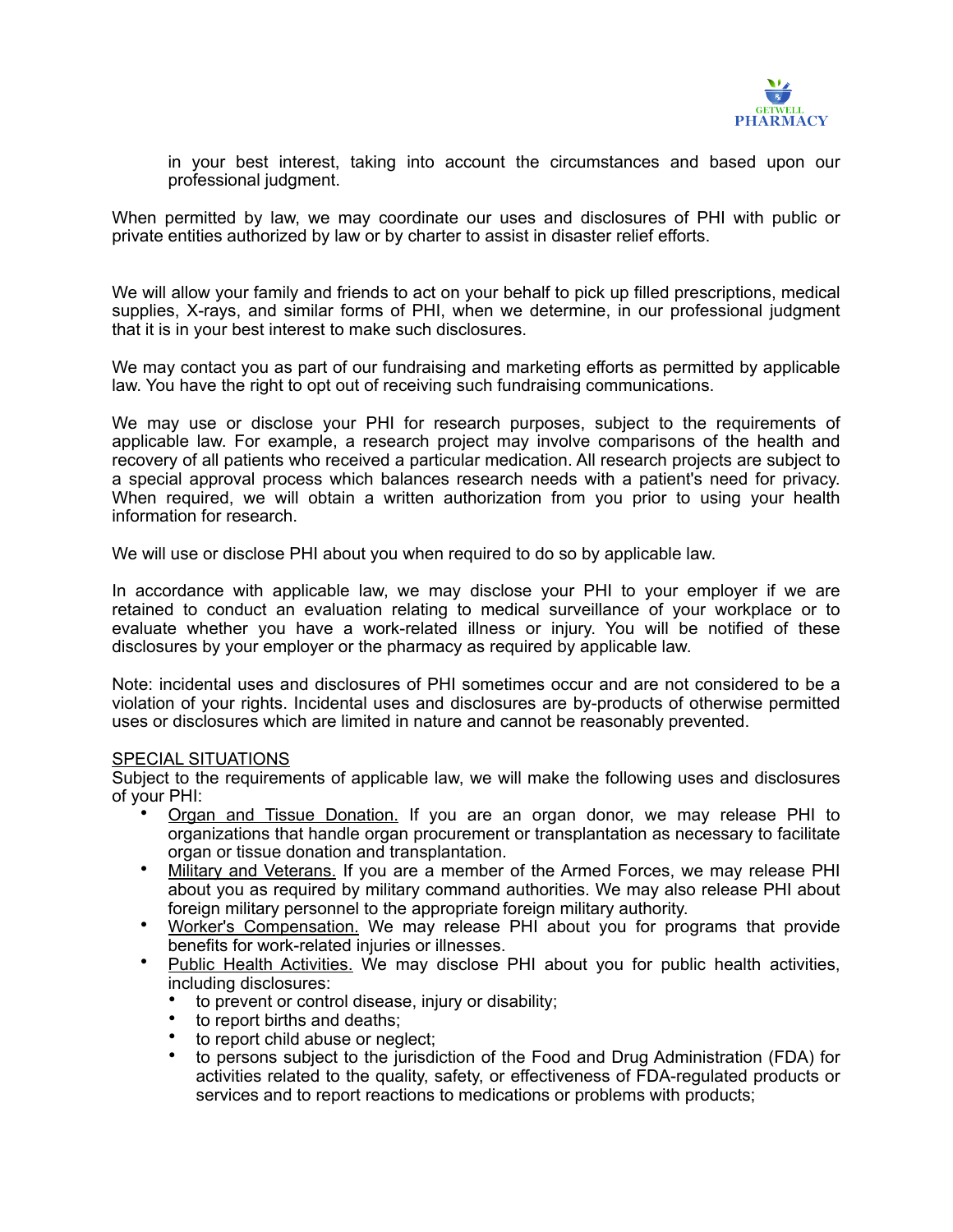

- to notify a person who may have been exposed to a disease or may be at risk for contracting or spreading a disease or condition;
- to notify the appropriate government authority if we believe that an adult patient has been the victim of abuse, neglect or domestic violence. We will only make this disclosure if the patient agrees or when required or authorized by law.

Health Oversight Activities. We may disclose PHI to federal or state agencies that oversee our activities (e.g., providing health care, seeking payment, and civil rights).

Lawsuits and Disputes. If you are involved in a lawsuit or a dispute, we may disclose PHI subject to certain limitations.

Law Enforcement. We may release PHI if asked to do so by a law enforcement official:

- In response to a court order, warrant, summons or similar process;
- To identify or locate a suspect, fugitive, material witness, or missing person;
- About the victim of a crime under certain limited circumstances;
- About a death we believe may be the result of criminal conduct;
- About criminal conduct on our premises; or
- In emergency circumstances, to report a crime, the location of the crime or the victims, or the identity, description or location of the person who committed the crime.

Coroners, Medical Examiners and Funeral Directors. We may release PHI to a coroner or medical examiner. We may also release PHI about patients to funeral directors as necessary to carry out their duties.

National Security and Intelligence Activities. We may release PHI about you to authorized federal officials for intelligence, counterintelligence, other national security activities authorized by law or to authorized federal officials so they may provide protection to the President or foreign heads of state.

Inmates. If you are an inmate of a correctional institution or under the custody of a law enforcement official, we may release PHI about you to the correctional institution or law enforcement official. This release would be necessary (1) to provide you with health care; (2) to protect your health and safety or the health and safety of others; or (3) for the safety and security of the correctional institution.

Serious Threats. As permitted by applicable law and standards of ethical conduct, we may use and disclose PHI if we, in good faith, believe that the use or disclosure is necessary to prevent or lessen a serious and imminent threat to the health or safety of a person or the public or is necessary for law enforcement authorities to identify or apprehend an individual.

Note: HIV-related information, genetic information, alcohol and/or substance abuse records, mental health records and other specially protected health information may enjoy certain special confidentiality protections under applicable state and federal law. Any disclosures of these types of records will be subject to these special protections.

### OTHER USES OF YOUR HEALTH INFORMATION

Certain uses and disclosures of PHI will be made only with your written authorization, including uses and/or disclosures: (a) of psychotherapy notes (where appropriate); (b) for marketing purposes; and (c) that constitute a sale of PHI under the Privacy Rule. Other uses and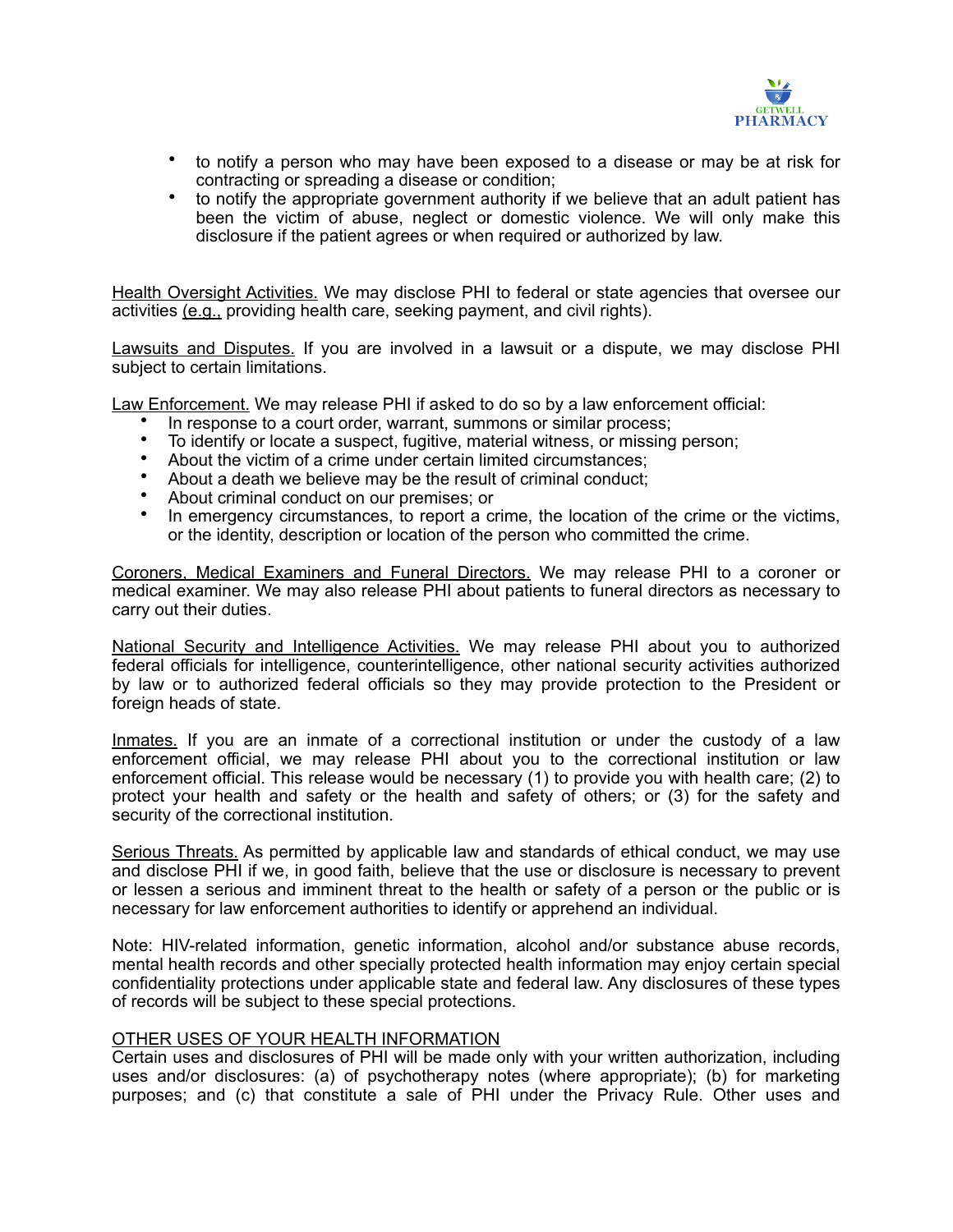

disclosures of PHI not covered by this notice or the laws that apply to us will be made only with your written authorization. You have the right to revoke that authorization at any time, provided that the revocation is in writing, except to the extent that we already have taken action in reliance on your authorization.

### YOUR RIGHTS

You have the right to request restrictions on our uses and disclosures of PHI for treatment, payment and health care operations. However, we are not required to agree to your request unless the disclosure is to a health plan in order to receive payment, the PHI pertains solely to your health care items or services for which you have paid the bill in full, and the disclosure is not otherwise required by law. To request a restriction, you may make your request in writing to the Privacy Officer.

You have the right to reasonably request to receive confidential communications of your PHI by alternative means or at alternative locations. To make such a request, you may submit your request in writing to the Privacy Officer.

You have the right to inspect and copy the PHI contained in our pharmacy records, except:

- for psychotherapy notes, (i.e., notes that have been recorded by a mental health professional documenting counseling sessions and have been separated from the rest of your medical record);
- for information compiled in reasonable anticipation of, or for use in, a civil, criminal, or administrative action or proceeding;
- for PHI involving laboratory tests when your access is restricted by law;
- if you are a prison inmate, and access would jeopardize your health, safety, security, custody, or rehabilitation or that of other inmates, any officer, employee, or other person at the correctional institution or person responsible for transporting you;
- if we obtained or created PHI as part of a research study, your access to the PHI may be restricted for as long as the research is in progress, provided that you agreed to the temporary denial of access when consenting to participate in the research;
- for PHI contained in records kept by a federal agency or contractor when your access is restricted by law; and
- for PHI obtained from someone other than us under a promise of confidentiality when the access requested would be reasonably likely to reveal the source of the information.

In order to inspect or obtain a copy your PHI, you may submit your request in writing to the Medical Records Custodian. If you request a copy, we may charge you a fee for the costs of copying and mailing your records, as well as other costs associated with your request. We may also deny a request for access to PHI under certain circumstances if there is a potential for harm to yourself or others. If we deny a request for access for this purpose, you have the right to have our denial reviewed in accordance with the requirements of applicable law.

You have the right to request an amendment to your PHI but we may deny your request for amendment, if we determine that the PHI or record that is the subject of the request:

- was not created by us, unless you provide a reasonable basis to believe that the originator of PHI is no longer available to act on the requested amendment;
- is not part of your medical or billing records or other records used to make decisions about you;
- is not available for inspection as set forth above; or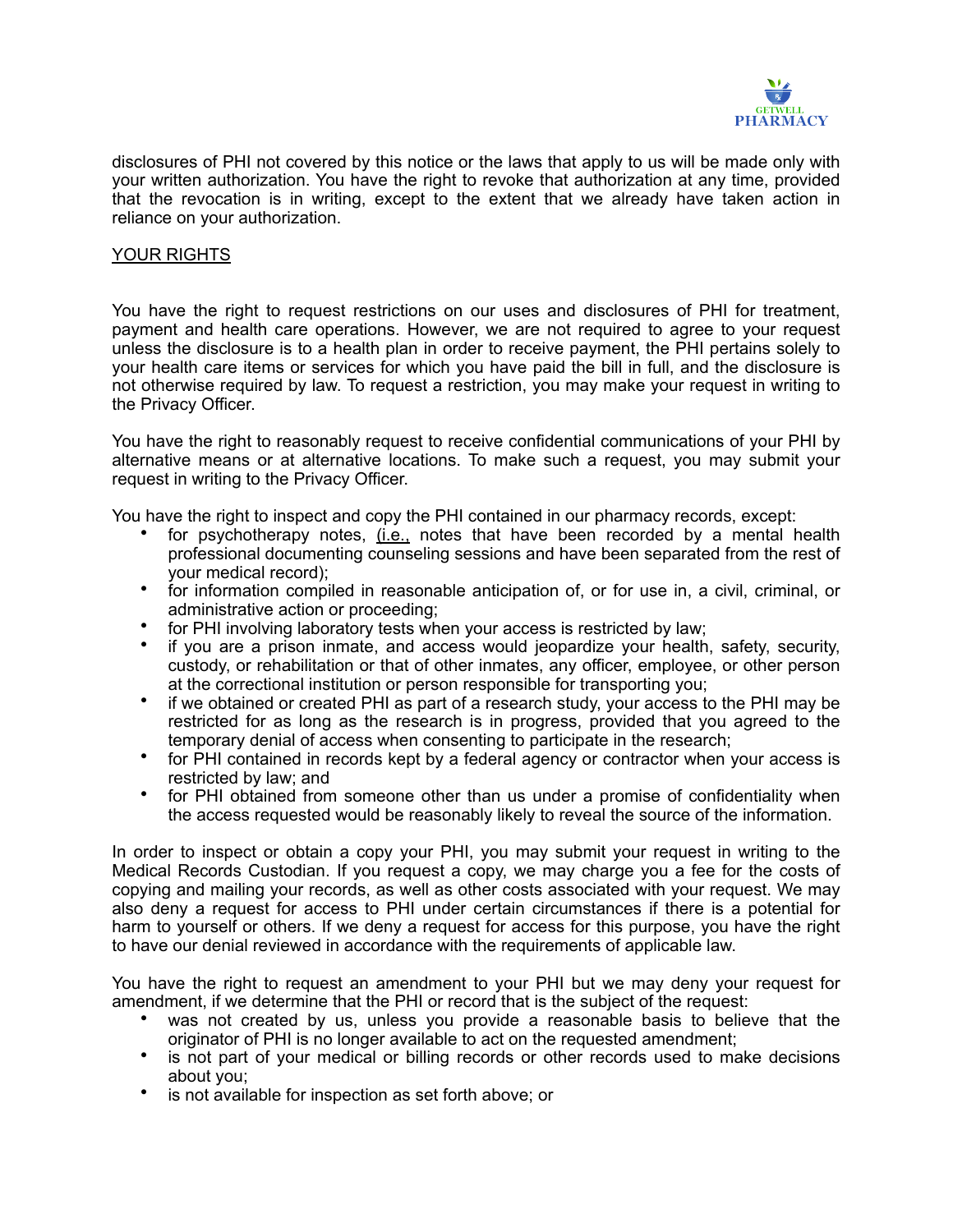

• is accurate and complete.

In any event, any agreed upon amendment will be included as an addition to, and not a replacement of, already existing records. In order to request an amendment to your PHI, you must submit your request in writing to Medical Record Custodian at our pharmacy, along with a description of the reason for your request.

You have the right to receive an accounting of disclosures of PHI made by us to individuals or entities other than to you for the six years prior to your request, except for disclosures:

(i) to carry out treatment, payment and health care operations as provided above;

(ii) incidental to a use or disclosure otherwise permitted or required by applicable law;

- (iii) pursuant to your written authorization;
	- to persons involved in your care or for other notification purposes as provided by law;
	- for national security or intelligence purposes as provided by law;<br>• to correctional institutions or law orthropoment officials as provided
	- to correctional institutions or law enforcement officials as provided by law;
	- as part of a limited data set as provided by law.

To request an accounting of disclosures of your PHI, you must submit your request in writing to the Privacy Officer at our pharmacy. Your request must state a specific time period for the accounting (e.g., the past three months). The first accounting you request within a twelve (12) month period will be free. For additional accountings, we may charge you for the costs of providing the list. We will notify you of the costs involved, and you may choose to withdraw or modify your request at that time before any costs are incurred.

You have the right to receive a notification, in the event that there is a breach of your unsecured PHI, which requires notification under the Privacy Rule.

### **COMPLAINTS**

If you believe that your privacy rights have been violated, you should immediately contact the pharmacy's Privacy Officer. We will not take action against you for filing a complaint. You also may file a complaint with the Secretary of the U. S. Department of Health and Human Services, 200 Independence Ave. S.W., Washington DC, 20201.

### **EMERGENCY PLANNING**

This pamphlet has been provided by Getwell Pharmacy and Drugs to help you plan your actions in case there is a natural disaster where you live. Many areas of the United States are prone to natural disasters like hurricanes, tornadoes, floods, and earthquakes.

Every patient receiving care or services in the home should think about what they would do in the event of an emergency. Our goal is to help you plan so that we can try to provide you with the best, most consistent service we can during the emergency.

### **Know What to Expect**

- If you have recently moved to this area, take the time to find out what types of natural emergencies have occurred in the past, and what types might be expected.
- Find out what, if any, time of year these emergencies are more prevalent.
- Find out when you should evacuate, and when you shouldn't.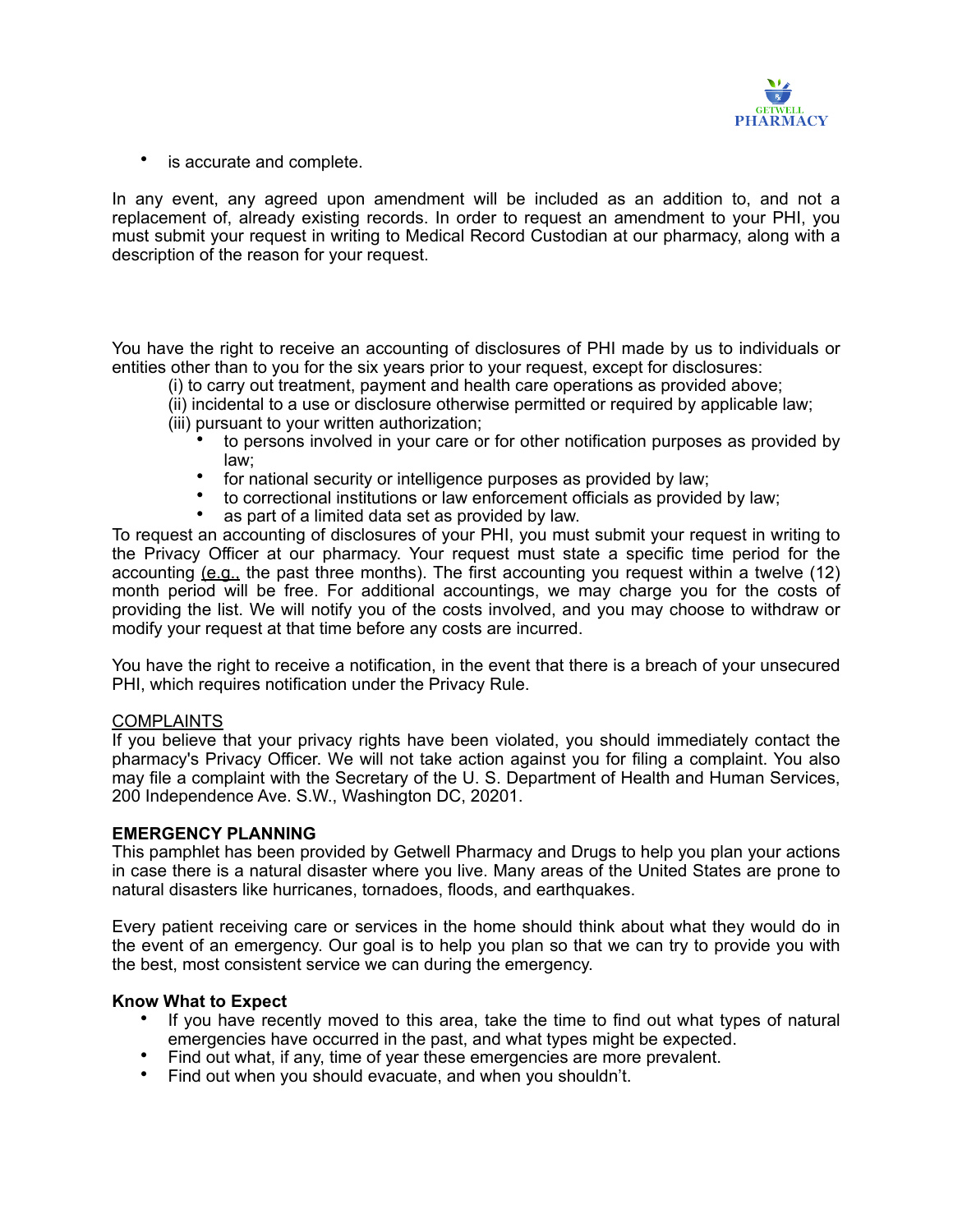

• Your local Red Cross, local law enforcement agencies, local news and radio stations usually provide excellent information and tips for planning.

### **Know Where to Go**

- One of the most important pieces of information you should know is the location of the closest emergency shelter.
- These shelters are opened to the public during voluntary and mandatory evaluation times. They are usually the safest place for you to go, other than a friend or relative's home in an unaffected area.

### **Know What to Take with You**

- If you are going to a shelter, there will be restrictions on what items you can bring with you. Not all shelters have adequate storage facilities for medications that need refrigeration.
- *We recommend that you call ahead and find out which shelter in your area will let you bring your medications and medical supplies, in addition, let them know if you will be using medical equipment that requires an electrical outlet.*
- During our planning for a natural emergency, we will contact you and deliver, if possible, at least one week's worth of medication and supplies. Bring all your medications and supplies with you to the shelter.

### **Reaching Us if There Are No Phones**

- How do you reach us during a natural emergency if the phone lines don't work? How would you contact us? If there is warning of the emergency, such as a hurricane watch, we will make every attempt to contact you and provide you with the number of our cellular phone. (Cellular phones frequently work even when the regular land phone lines do not.)
- If you have no way to call our cellular phone, you can try to reach us by having someone you know call us from his or her cellular phone. (Many times cellular phone companies set up communication centers during natural disasters. If one is set up in your area, you can ask them to contact us.)
- If the emergency was unforeseen, we will try to locate you by visiting your home, or by contacting your home nursing agency. If travel is restricted due to damage from the emergency, we will try to contact you through local law enforcement agencies.

### **An Ounce of Prevention...**

- We would much rather prepare you for an emergency ahead of time than wait until it has happened and then send you the supplies you need.
- To do this, we need for you to give us as much information as possible before the emergency. We may ask you for the name and phone number of a close family member, or a close friend or neighbor. We may ask you where you will go if an emergency occurs. Will you go to a shelter, or a relative's home? If your doctor has instructed you to go to a hospital, which one is it?
- Having the address of your evacuation site, if it is in another city, may allow us to service your therapy needs through another pharmacy.

# **Helpful Tips**

- Get a cooler and ice or freezer gel-packs to transport your medication.
- Get all of your medication information and teaching modules together and take them with you if you evacuate.
- Pack one week's worth of supplies in a plastic-lined box or waterproof tote bag or tote box. Make sure the seal is watertight.
- Make sure to put antibacterial soap and paper towels into your supply kit.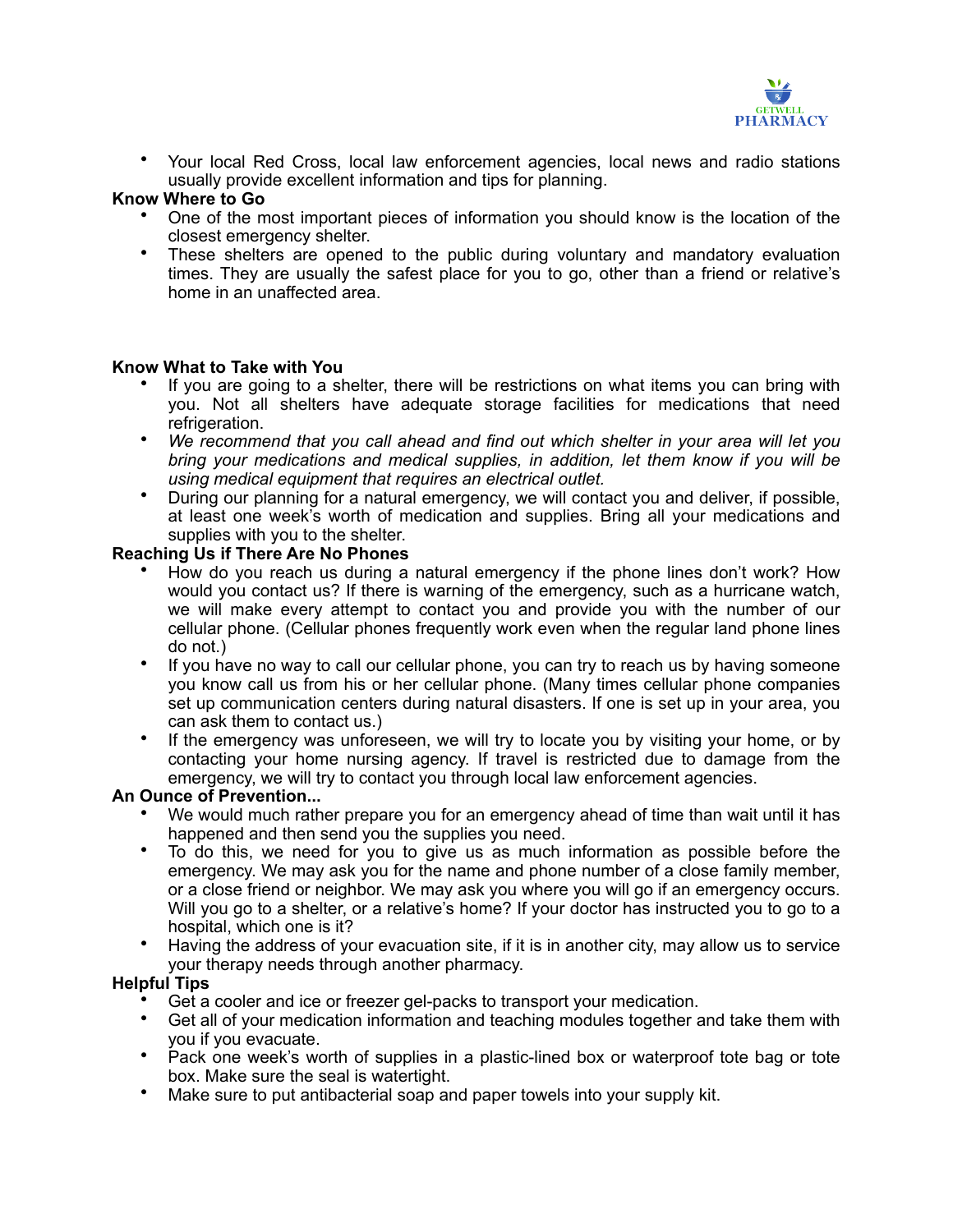

- If possible, get waterless hand disinfectant from Getwell Pharmacy and Drugs or from a local store. It comes in very handy if you don't have running water.
- If you are going to a friend or relative's home during evacuation, leave their phone number and address with Getwell Pharmacy and Drugs and your home nursing agency.
- When you return to your home, contact your home nursing agency and Getwell Pharmacy and Drugs so we can visit and see what supplies you need.

# **For More information**

There is much more to know about planning for and surviving during a natural emergency or disaster. Review the information form FEMA

http://www.fema.gov/areyouready/emergency\_planning.shtm. The information includes:

- Get informed about hazards and emergencies that may affect you and your family.
- Develop an emergency plan.
- Collect and assemble disaster supplies kit , which should include:
- Three-day supply of non-perishable food.
- Three-day supply of water one gallon of water per person, per day.
- Portable, battery-powered radio or television and extra batteries.
- Flashlight and extra batteries.
- First aid kit and manual.
- Sanitation and hygiene items (moist towelettes and toilet paper).
- Matches and waterproof container.
- Whistle.
- Extra clothing.
- Kitchen accessories and cooking utensils, including a can opener.
- Photocopies of credit and identification cards.
- Cash and coins.
- Special needs items, such as prescription medications, eye glasses, contact lens solutions, and hearing aid batteries.
- Items for infants, such as formula, diapers, bottles, and pacifiers.
- Other items to meet your unique family needs.
- Learn where to seek shelter from all types of hazards.
- Identify the community warning systems and evacuation routes.
- Include in your plan required information from community and school plans.
- Learn what to do for specific hazards. · Practice and maintain your plan.

### **An Important Reminder!!**

*During any emergency situation, if you are unable to contact our pharmacy and you are in need of your prescribed medication, equipment or supplies, you must go to the nearest emergency room or other treatment facility for treatment.* 

### **HOME SAFETY**

At Getwell Pharmacy and Drugs, we want to make sure that your medical treatment is done conveniently and safely. Many of our patients are limited in strength, or unsteady on their feet. Some are wheelchair - or bed-bound. These pages are written to give our patients some easy and helpful tips on how to make the home safe for home care.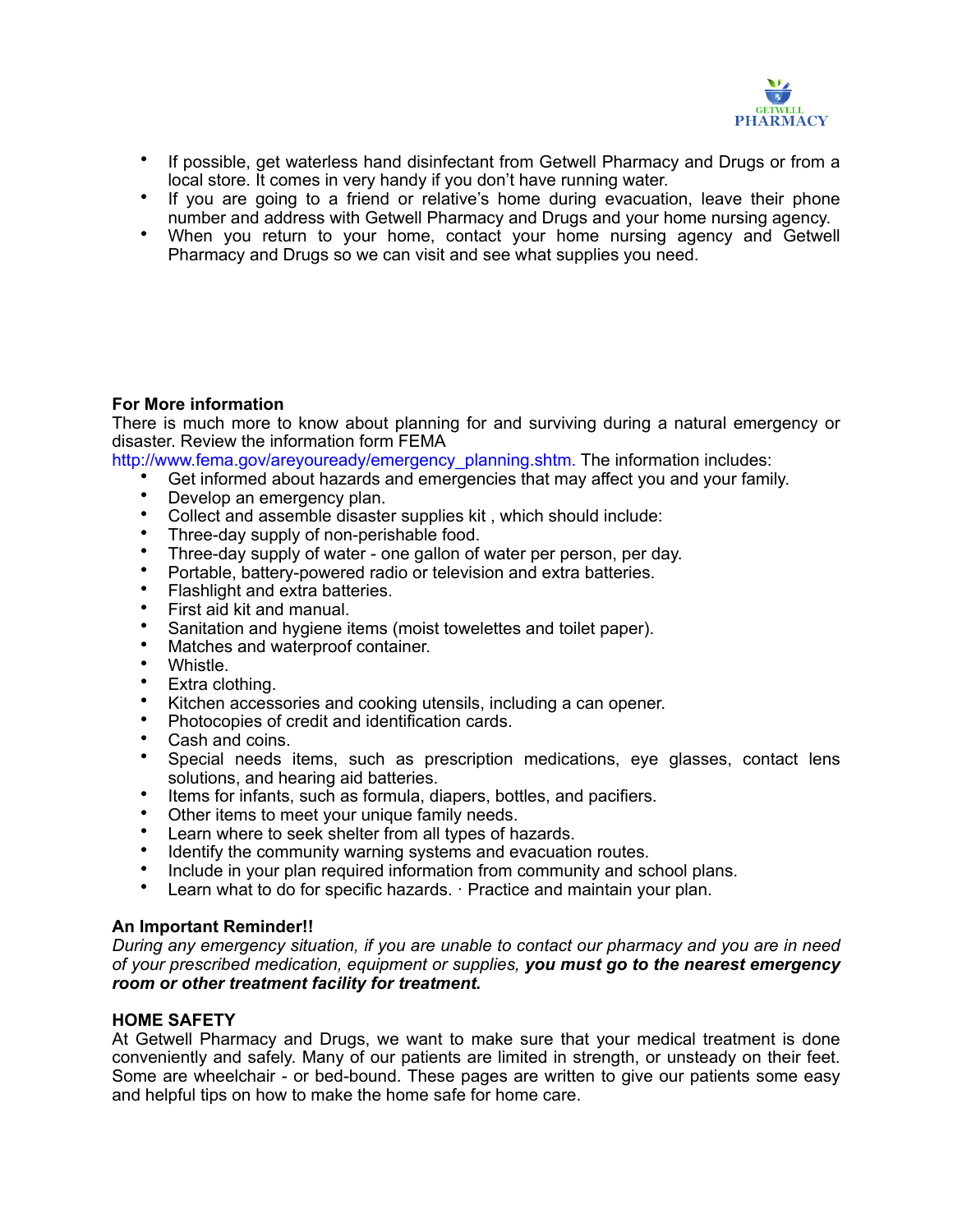

Fire Safety and Prevention

- Smoke detectors should be installed in your home. Make sure you check the batteries at least once a year.
- If appropriate, you may consider carbon monoxide detectors as well. Ask your local fire department if you should have one in your home.
- Have a fire extinguisher in your home, and have it tested regularly to make sure it is still charged and in working order.
- Have a plan for escape in the event of a fire. Discuss this plan with your family.
- If you use oxygen in your home, make sure you understand the hazards of smoking near oxygen. Review the precautions. If you aren't sure, ask your oxygen provider what they are.
- If you are using electrical medical equipment, make sure to review the instruction sheets for that equipment. Read the section on electrical safety.

Electrical Safety

- Make sure that all medical equipment is plugged into a properly grounded electrical outlet.
- If you have to use a three-prong adapter, make sure it is properly installed by attaching the ground wire to the plug outlet screw.
- Use only good quality outlet "extenders" or "power strips" with internal Circuit breakers. Don't use cheap extension cords.

Safety in the Bathroom

- Because of the smooth surfaces, the bathroom can be a very dangerous place, especially for persons who are unsteady.
- Use non-slip rugs on the floor to prevent slipping.
- Install a grab-bar on the shower wall, and non-slip footing strips inside the tub or shower.
- Ask your medical equipment provider about a shower bench you can sit on in the shower.
- If you have difficulty sitting and getting up, ask about a raised toilet seat with arm supports to make it easier to get on and off the commode.
- If you have problems sensing hot and cold, you should consider lowering the temperature setting of your water heater so you don't accidentally scald yourself without realizing it.

Safety in the Bedroom

- It's important to arrange a safe, well-planned and comfortable bedroom since a lot of your recuperation and home therapy may occur there.
- Ask your medical equipment provider about a hospital bed. These beds raise and lower so you can sit up, recline, and adjust your knees. A variety of tables and supports are also available so you can eat, exercise, and read in bed.
- Bed rails may be a good idea, especially if you have a tendency to roll in bed at night.
- If you have difficulty walking, inquire about a bedside commode so you don't have to walk to the bathroom to use the toilet.
- Make sure you can easily reach the light switches, and other important things you might need through the day or night.
- Install night-lights to help you find your way in the dark at night.
- If you are using an IV pole for your IV or enteral therapy, make sure that all furniture, loose carpets, and electrical cords are out of the way so you do not trip and fall while walking with the pole.

Safety in the Kitchen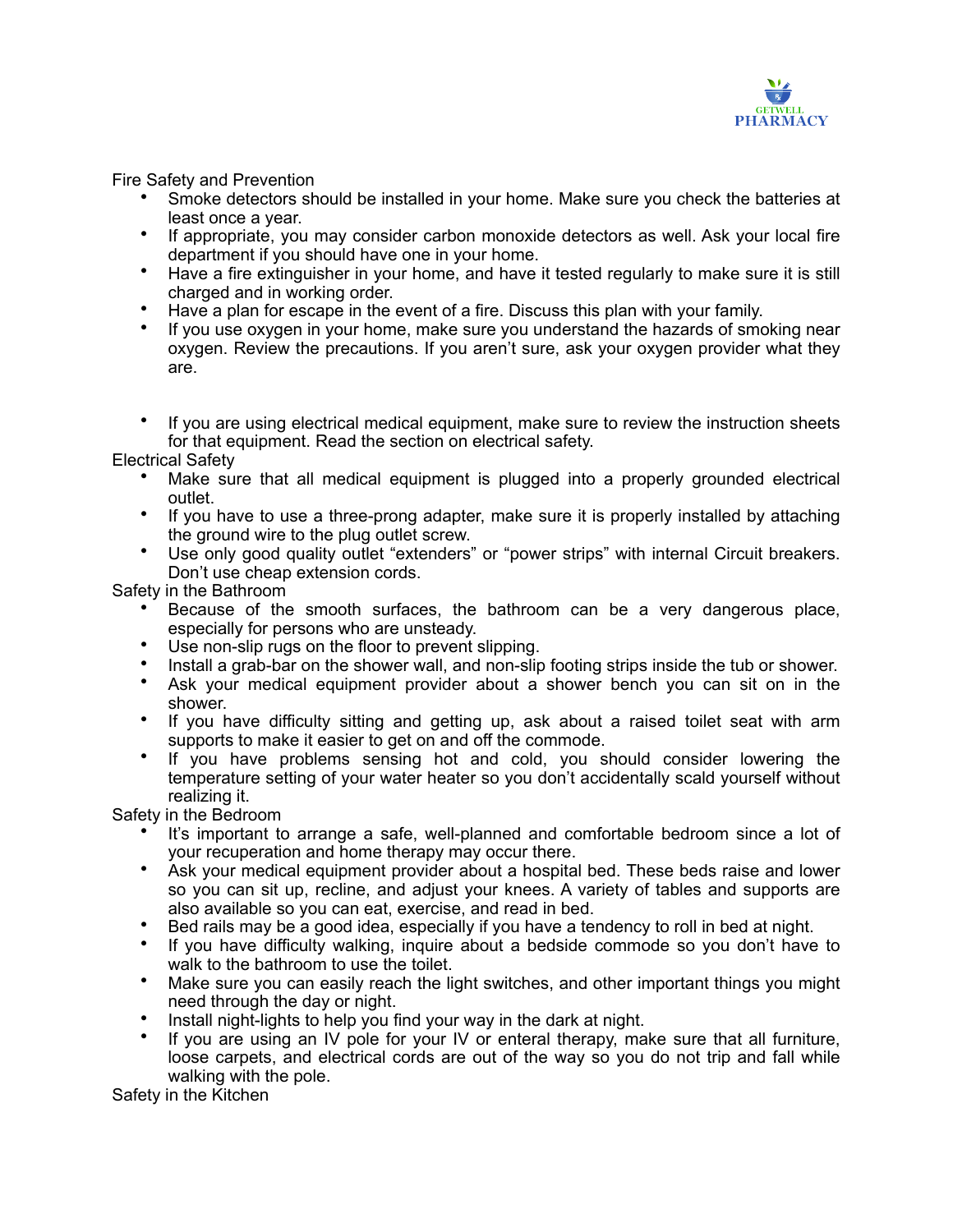

- Your kitchen should be organized so you can easily reach and use the common items, especially during your recuperation while you are still a bit weak:
- Have a friend or health care worker remove all common small appliances and utensils from cabinets, and place them on your counters where you can easily use them.
- Have a chair brought into the kitchen to the counter work area if you have difficulty standing.
- Make sure you are careful lifting pots and pans. Not only might they be hot, but they can be heavy as well. Use padded mitts to firmly grasp pans and pots on both sides.
- Ask your kitchen or hardware store about utensils for manually impaired or arthritic persons, including:
- Basic electric can openers
- Bottle and jar openers
- Large-handled utensils
- When working at your stove, be very careful that intravenous, tube feeding tubing, or oxygen tubing do not hang over the heat. They can be flammable.

Getting Around Safely

- If you are now using assistant devices for ambulating (walking), here are some key points:
- Install permanent or temporary guardrails on stairs to give you additional support if you are using a cane or are unsteady.
- If you are using a walker, make sure that furniture and walkways are arranged to give you enough room.
- If you are using a walker or wheelchair, you may need a ramp for getting into or out of the house. Ramps can be purchased ready-made, or may be constructed for you. Talk to your medical equipment provider about available options.

If you have any questions about safety that aren't in this booklet, please call us and we will be happy to give you recommendations for your individual needs.

### **INFECTION CONTROL**

The patient/caregiver should observe all healthcare workers they meet and encourage and remind healthcare workers to wash their hands prior to providing care.

Items that touch only intact skin (e.g., blood pressure cuff, stethoscopes, thermometers, and other medical accessories) rarely, if ever, transmit disease. These items will be cleaned with alcohol after each use. Should any piece of item become contaminated with blood or other potentially infectious material, the item should be cleaned with a chemical germicide.

All excretions, secretions, blood, and drainage should be discarded in the toilet.

To minimize contamination during use, products must be handled in a manner that will protect them from contamination. These procedures include the following:

- Wash hands, making sure to use good hand washing technique.
- Unpack and handle products in a manner consistent with preservation of optimal cleanliness.
- Properly store all products

### **MAKING DECISIONS ABOUT YOUR HEALTH CARE**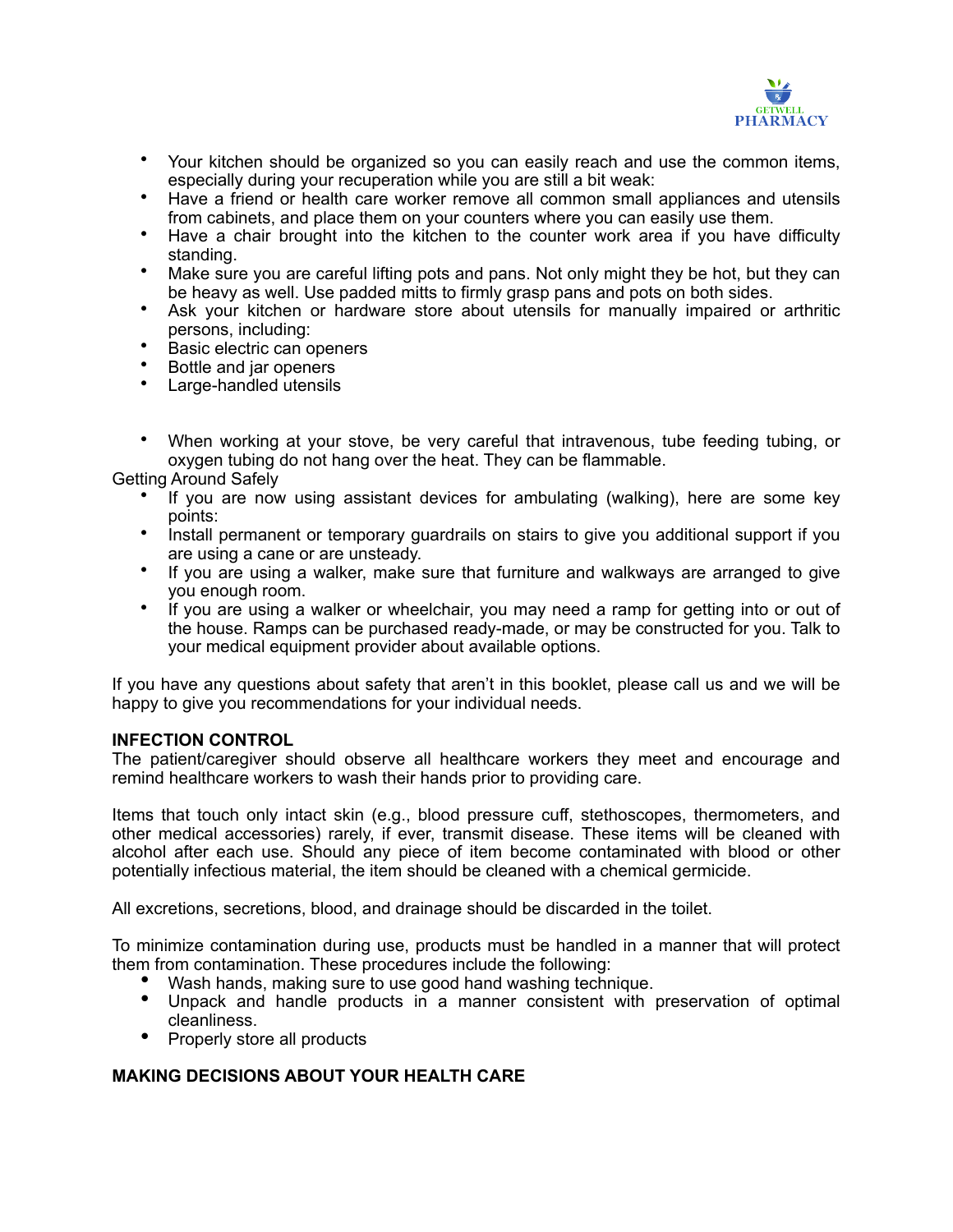

*Advance Directives* are forms that say, in advance, what kind of treatment you want or don't want under serious medical conditions. Some conditions, if severe, may make you unable to tell the doctor how you want to be treated at that time. Your Advance Directives will help the doctor to provide the care you would wish to have.

Most hospitals and home health organizations are required to provide you with information on Advance Directives. Many are required to ask you if you already have Advance Directives prepared.

This pamphlet has been designed to give you information and may help you with important decisions. Laws regarding Advance Directives vary from state to state. We recommend that you consult with your family, close friends, your physician, and perhaps even a social worker or lawyer regarding your individual needs and what may benefit you the most.

What Kinds Of Advance Directives Are There?

There are two basic types of Advance Directives available. One is called a Living Will. The other is called a Durable Power of Attorney.

A Living Will gives information on the kind of medical care you want (or do not want) become terminally ill and unable to make your own decision.

It is called a "Living" Will because it takes effect while you are living.

- Many states have specific forms that must be used for a Living Will to be considered legally binding. These forms may be available from a social services office, law office, or possibly a library.
- In some states, you are allowed to simply write a letter describing what treatments you want or don't want.
- In all cases, your Living Will must be signed, witnessed, and dated. Some states require verification.

A Durable Power of Attorney is a legal agreement that names another person (frequently a spouse, family member, or close friend) as an *agent* or *proxy.* This person would then be make medical decisions for you if you should become unable to make them for yourself. A Durable Power of Attorney can also include instructions regarding specific treatments that want or do not want in the event of serious illness.

What Type of Advance Directive is Best for Me?

- This is not a simple question to answer. Each individual's situation and preferences are unique.
- For many persons, the answer depends on their specific situation, or personal desires for their health care.
- Sometimes the answer depends on the state in which you live. In some states, it is better to have one versus the other.
- Many times you can have both, either as separate forms or as a single combined form.

What Do I Do If I Want An Advance Directive?

• First, consult with your physician's office or home care agency about where to get information specific for your state.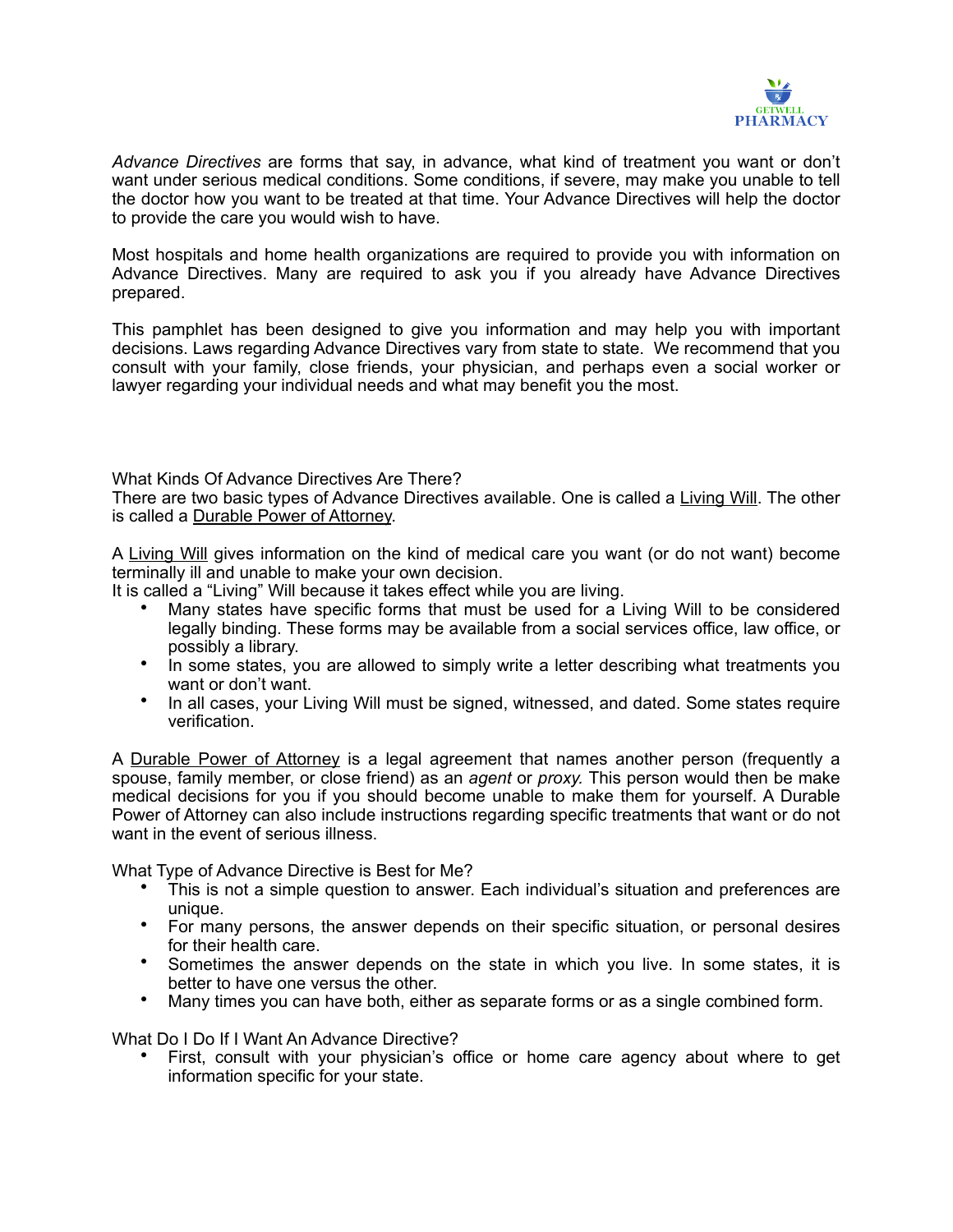

- Once you have discussed the options available, consult with any family members or friends who may be involved in your medical care. This is extremely important if you have chosen a friend or family member as your "agent" in the Durable Power of Attorney.
- Be sure to follow all requirements in your state for your signature, witness signature, notarization (if required), and filing.
- You should provide copies of your Advance Directive(s) to people you trust, such as close family members, friends and/or caregiver(s). The original document should be filed in a secure location known to those to whom you give copies.
- Keep another copy in a secure location; if you have a lawyer, he or she will keep a copy as well.

How Does My Health Care Team Know I Have an Advance Directive?

- You must tell them. Many organizations and hospitals are required to ask you if you have one. Even so, it is a good idea to tell your physicians and nurses that you have an Advance Directive, and where the document can be found.
- Many patients keep a small card in their wallet that states the type of Advance Directive they have, where a copy of the document(s) is located, and a contact person, such as your Durable Power of Attorney "agent," and how to contact them.

What If I Change My Mind?

- You can change your mind about any part of your Advance Directive, or even about having an Advance Directive, at any time.
- If you would like to cancel or make changes to the document(s), it is very important that you follow the same signature, dating, and witness procedure as the first time, and that you make sure all original versions are deleted or discarded, and that all health care providers, your caregiver(s), your family and friends have a revised copy.

What If I Don't Want An Advance Directive?

You are not required by law to have one. Many home care companies are required to provide you with this basic information, but what you choose to do with it is entirely up to you.

### **For More Information...**

This pamphlet has been designed to provide you with basic information. It is not a substitute for consultation with an experienced lawyer or knowledgeable social worker. These persons, or your home care agency, can best answer more detailed questions, and help guide you towards the best Advance Directive for you.

### **HOW TO PLACE A PRESCRIPTION ORDER**

It is our policy at Getwell Pharmacy and Drugs to help you place a prescription order. Your prescriber may contact us at (770) 746-0130 to submit a verbal order. We also accept prescriber faxes or electronic prescriptions.

#### **HOW TO OBTAIN A REFILL**

It is our policy at Getwell Pharmacy and Drugs to help you remember when it is time to refill your medication. We will call you to set up delivery when you have about 7 days of medication left. If we are not able to contact you after three attempts, we will send you a letter via the United States Postal Service. If you have not heard from us when you have 5 days of medication remaining, please contact us at (770) 746-0130. In addition, we will gladly assist you with any coordination issues with your medication such as vacation supplies, early refill due to change in therapy, or manufacture replacement due defective device, etc.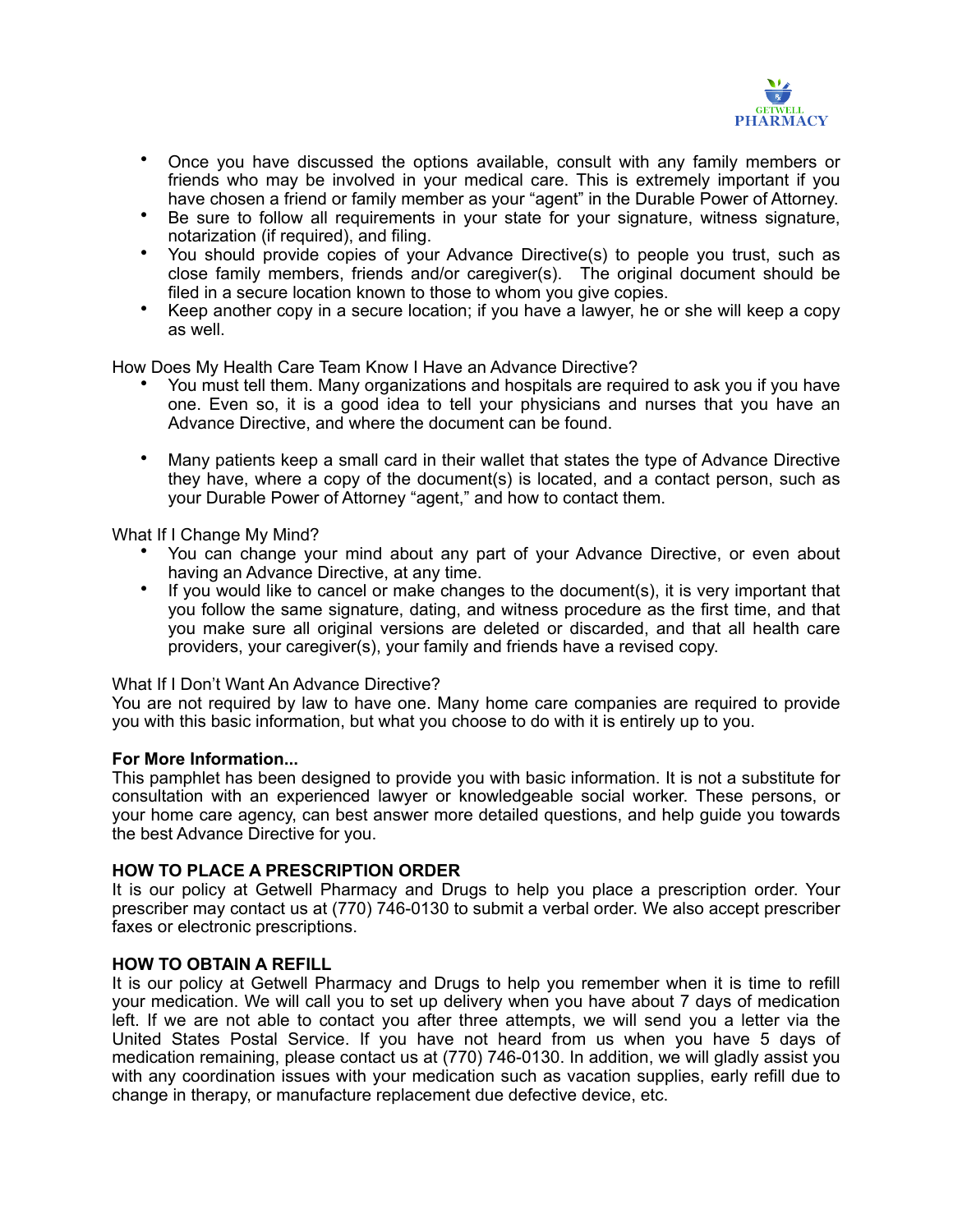

# **HOW TO ACCESS MEDICATIONS IN CASE OF AN EMERGENCY OR DISASTER**

Getwell Pharmacy and Drugs has an emergency plan to provide prescriptions to our customers in case of emergency or disaster. Getwell Pharmacy and Drugs will make reasonable attempts to contact each patient following a disaster to access their needs. Getwell Pharmacy and Drugs will prioritize patients based upon the urgency of the need for service. The following local services may be contacted by the patient if needed:

- Local pharmacies near the patient's address
- The local hospital(s) near the patient's address
- The local EMS office (911 Services)
- FEMA

### **HOW TO CHECK ON A PRESCRIPTION ORDER**

You may contact us at (770) 746-0130 at any time to check on a prescription order.

#### **INFORMATION ON PRESCRIPTION DRUG SUBSTITUTIONS**

The FDA classifies as therapeutically equivalent products that are approved as safe and effective; are pharmaceutical equivalents (i.e., contain identical amounts of the same active drug ingredient in the same dosage form and route of administration and meet compendial or other applicable standards of strength, quality, purity, and identity); are bioequivalent (i.e., do not present a known or potential bioequivalence problem and meet an acceptable in vitro, or in some cases in vivo, or both, standard--or, if they do present such a known or potential problem, are shown to meet an appropriate bioequivalence standard);are adequately labeled; and are manufactured in compliance with current Good Manufacturing Practice (GMP) regulations. Products that meet these criteria are considered therapeutically equivalent even though they may differ in certain other characteristics such as shape, scoring configuration, release mechanisms, packaging, excipients (including colorings, flavorings, and preservatives), expiration date/time, minor aspects of labeling (e.g., presence of specific pharmacokinetic information), and storage conditions. The FDA takes the position that when differences of these types are important in the care of a particular patient, it may be appropriate for the prescribing physician to require that a particular brand be dispensed ("dispense as written") as a medical necessity ("brand medically necessary"). With this limitation, however, the FDA believes that products classified as therapeutically equivalent can be substituted with the full expectation that the substituted product will produce the same clinical effect and safety profile as the prescribed product.

Getwell Pharmacy and Drugs may substitute a generic drug for a prescribed drug unless the prescriber writes, "Dispense as written". If questions arise as to therapeutic equivalent Getwell Pharmacy and Drugs will contact the drug manufacturer and/or consult the FDA Orange Book.

### **HOW TO TRANSFER A PRESCRIPTION TO ANOTHER PHARMACY**

Simply call us at (770) 746-0130, provide the name of the medication along with the name and phone number of the pharmacy the prescription is to be transferred. Getwell Pharmacy and Drugs will contact the pharmacy where your prescription is to be transferred and provide the information needed to fill your prescription. We will inform you if the prescription has no remaining refills so you may contact the prescribing physician.

#### **HOW TO OBTAIN MEDICATIONS NOT AVAILABLE AT THE PHARMACY**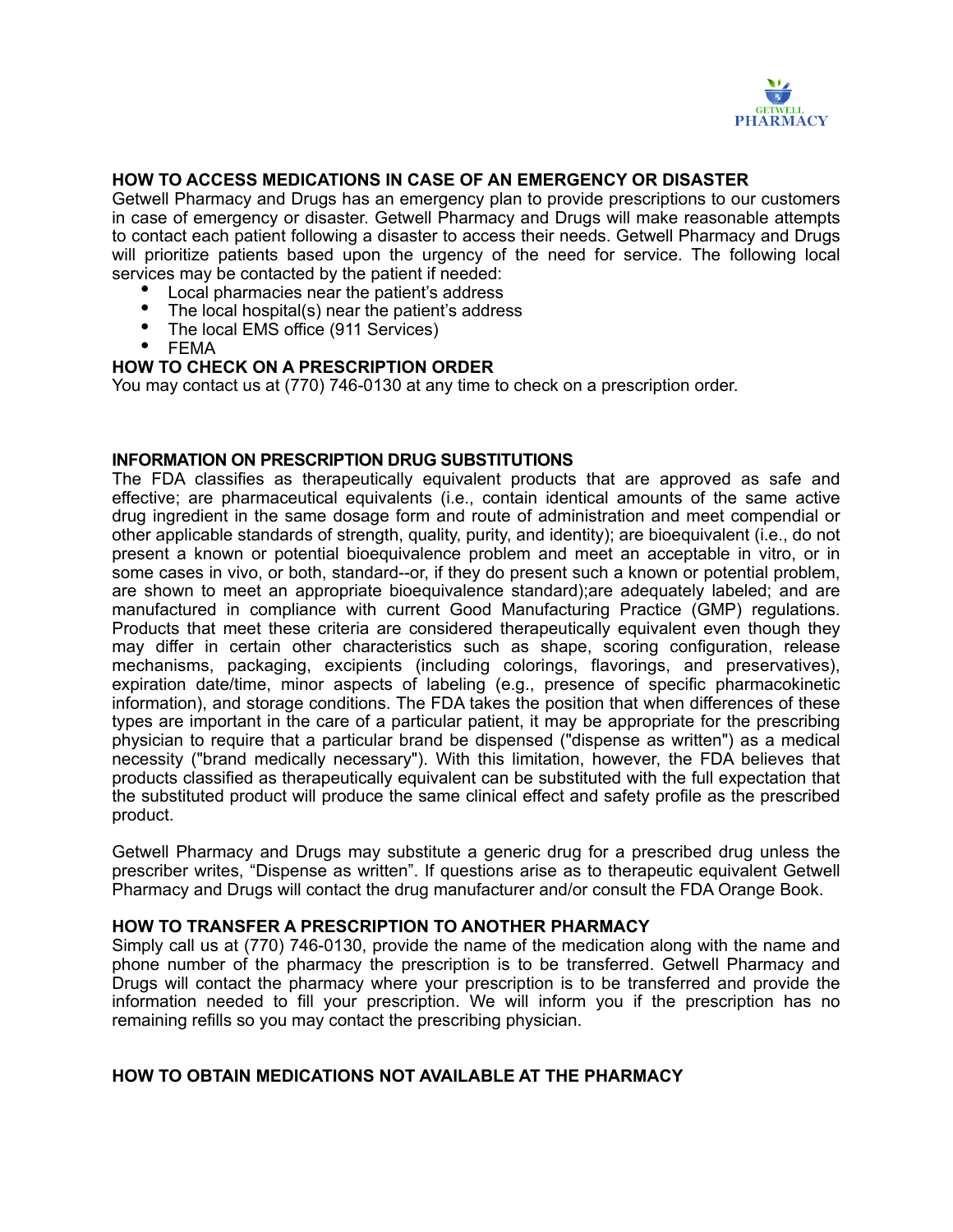

Getwell Pharmacy and Drugs will assist the patient to obtain medications that are not available at out pharmacy. We may transfer your prescription to another pharmacy that has the medication prescribed and provide the information needed to fill your prescription.

### **HOW TO HANDLE MEDICATION RECALLS**

Upon receiving notification of a product recall, Getwell Pharmacy and Drugs will take the following steps:

- 1. Review inventory and records for the disposition of the recalled item.
- 2. Contact the patient/caregiver by telephone as appropriate to arrange for exchange of products. Getwell Pharmacy and Drugs notification methods that may be used include:
	- Contact you by phone or certified letter
	- Contact your emergency contact friend or relative.
	- Contact your physician's office
- 3. Remove the items(s) from service.
- 4. Follow the steps recommended by the manufacture and document the steps with the date completed and the signature of the person completing the form.

### **HOW TO DISPOSE OF MEDICATIONS**

Follow any specific disposal instructions on the drug label or patient information that accompanies the medication. Do not flush prescription drugs down the toilet unless this information specifically instructs you to do so.

Take advantage of community drug take-back programs that allow the public to bring unused drugs to a central location for proper disposal. Call your city or county government's household trash and recycling service (see blue pages in phone book) to see if a take-back program is available in your community. The Drug Enforcement Administration, working with state and local law enforcement agencies, is sponsoring National Prescription Drug Take Back Days throughout the United States.

If no instructions are given on the drug label and no take-back program is available in your area, throw the drugs in the household trash, but first:

- Take them out of their original containers and mix them with an undesirable substance, such as used coffee grounds or kitty litter. The medication will be less appealing to children and pets, and unrecognizable to people who may intentionally go through your trash.
- Put them in a sealable bag, empty can, or other container to prevent the medication from leaking or breaking out of a garbage bag.

Additional tips:

- Before throwing out a medicine container, scratch out all identifying information on the prescription label to make it unreadable. This will help protect your identity and the privacy of your personal health information.
- Do not give medications to friends. Doctors prescribe drugs based on a person's specific symptoms and medical history. A drug that works for you could be dangerous for someone else.
- When in doubt about proper disposal, talk to your pharmacist.
- The same disposal methods for prescription drugs could apply to over-the-counter drugs as well.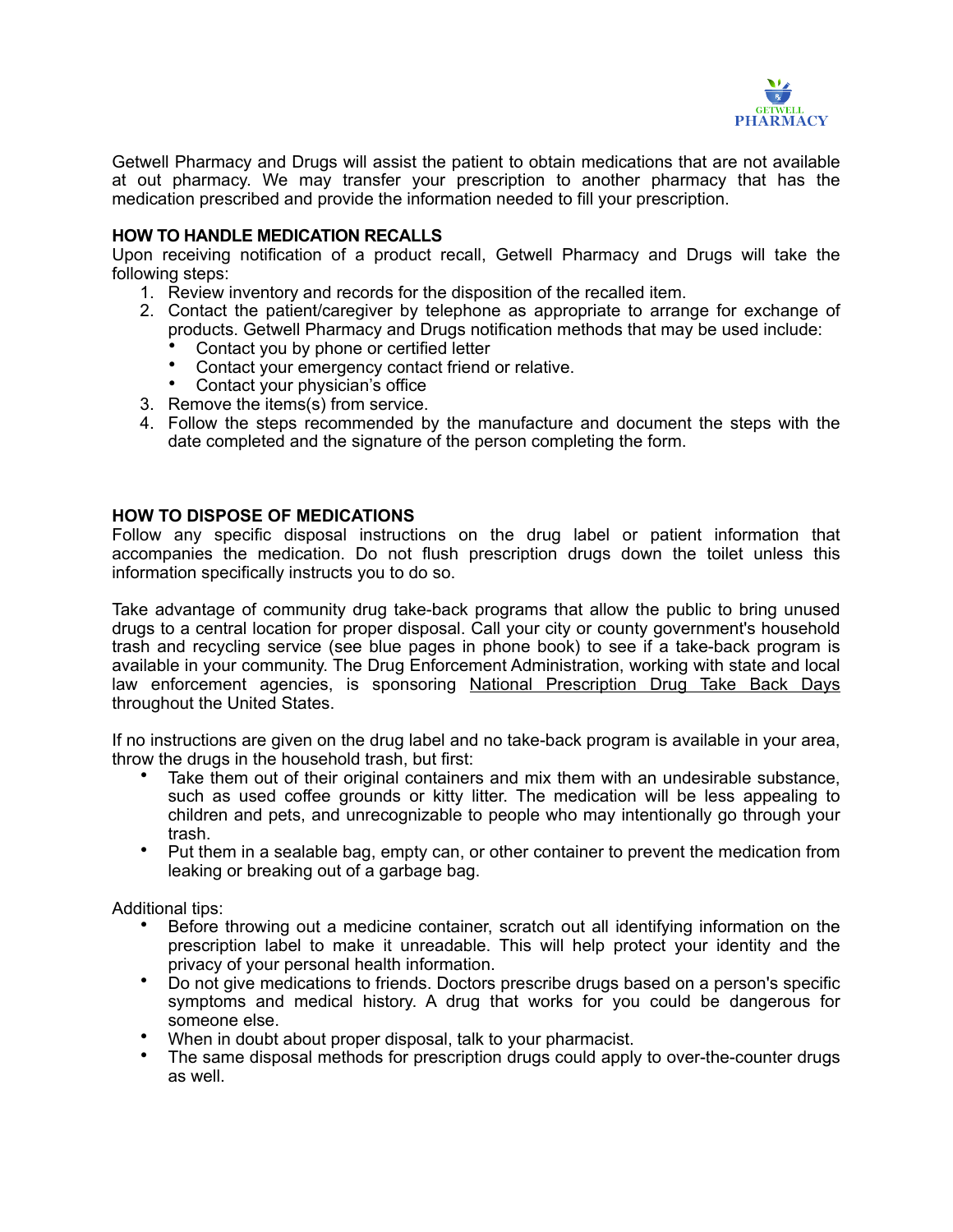

## **HOW TO HANDLE ADVERSE REACTIONS**

An adverse reaction is defined as any unpredictable, unintended, undesirable, and unexpected biological response that a patient may have to medications. Below find a list of the some of the possible adverse reactions that are possible to experience when starting a new medication:

- Headache, tremors, dizziness; muscle spasms, confusion;
- Nausea, vomiting, diarrhea;
- Skin rash or flushing;
- Hypotension (low blood pressure), Hypertension (high blood pressure), arrhythmia (irregular heart beat), tachycardia (high heart rate), or bradycardia (low heart rate);
- Shortness of breath, dyspnea (difficulty in breathing), or respiratory depression (slowed breathing).

If an adverse drug reaction is reported to our clinical staff, the pharmacist shall do a complete clinical assessment with the patient and based on his/her clinical judgment will formulate a plan of action. This plan of action could include counseling you on common preventative measures if a known and manageable adverse reaction is reported or contacting your physician to obtain instructions that may involve discontinuing the medication, or modifying the dose.

### **GRIEVANCE / COMPLAINT REPORTING**

You may lodge a complaint without concern for reprisal, discrimination, or unreasonable interruption of service. To place a grievance, please call (770) 746-0130 and speak to customer services. If your complaint is not resolved to your satisfaction within 5 working days, you may initiate a formal grievance, in writing and forward it to the Governing Body. You can expect a written response within 14 working days or receipt.

You may also make inquiries or complaints about this pharmacy by calling Medicare at 1-800- MEDICARE, the Accreditation Commission for Health Care (ACHC) at 919-785-1214 and/or the Georgia Board of Pharmacy at https://gbp.georgia.gov/georgia-professional-licensurecomplaint-form. **or call at (404) 651 8000**

# **FREQUENTLY ASKED QUESTION:**

### **How do I contact Getwell Pharmacy and Drugs?**

• Please call us if you have any questions or concerns concerning order status, copay amount, claims submissions and benefit coverage. If you have any adverse effects to the medication you were given, please contact your prescribing physician or your pharmacist.

> **Getwell Pharmacy and Drugs**  Phone: 1- (833) 746-0132 and Fax: (770) 746 0131

### **After Hours Clinical Line**

Evening, Weekends, Holidays: Pharmacist-on-Call Policy 24-hour coverage at 1- (833) 746-0132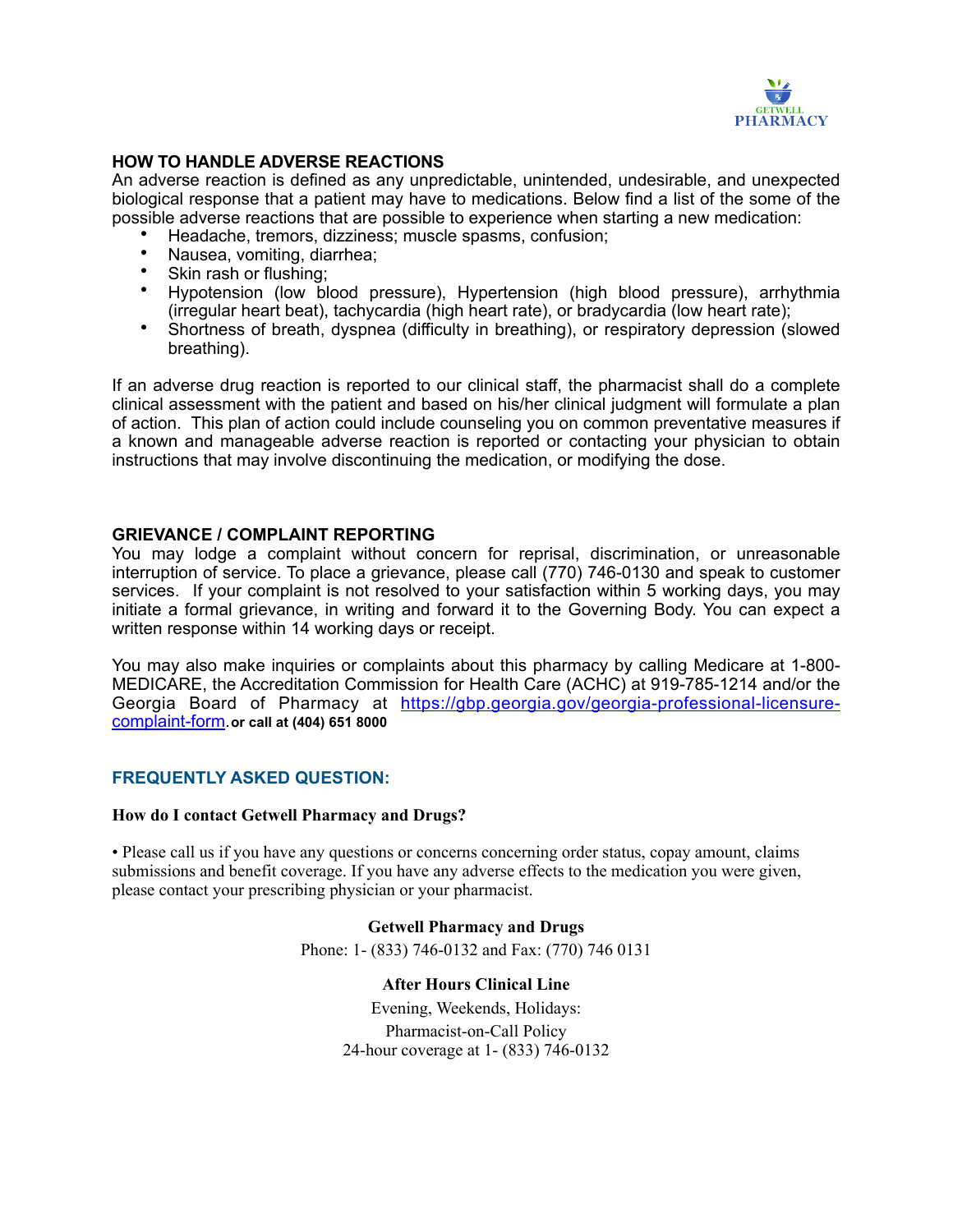

- Or visit us on the web at www.rxgetwell.com or www.getwellpharmacydecatur.com
- $\bullet$  Or email us at patientservices@getwellrxspecialty.com

### **When is Getwell Pharmacy and Drugs Open?**

• Getwell Pharmacy and Drugs employee is available to answer any questions you may have either during normal business hours or through 24-hour Pharmacist-on-Call support.

**Business Hours of Operation:**

Monday through Friday 9am to 5pm **EST** Sat and Sunday : CLOSED

**Getwell Pharmacy and Drugs**  2579 Lawrenceville highway, suite A2, Decatur, GA 30033

**After Hours Clinical Line**  Evening, Weekends, Holidays: Pharmacist-on-Call Policy 24-hour coverage at 1- (833) 746-0132

• A Pharmacist-on-Call is available 24 hours a day/7 days a week for any question you may have. Pharmacists are available for emergency and clinical situations such as side effects and medication assistance as well as complaint resolution. They also have access to all pharmacy systems and can answer any questions regarding order and copay status, claims submissions and benefit coverage. In addition, Pharmacists have access to Getwell Pharmacy and Drugs facility if patient need would require support from the systems and/or prescription fulfillment process.

#### **How do I order a new prescription?**

• Your prescriber must send a valid prescription to our pharmacy via their preferred means. When a valid prescription is on file, you may call into our pharmacy to place your order and setup a shipment during regular business hours.

• During business hours, you can call the pharmacy to speak with a staff member or follow the prompts to request your refill by leaving a voicemail with all pertinent information as requested in the message.

o After hours, you can follow the prompts to request a refill by leaving a message for the pharmacy staff requesting medication refill. *Please include in your message medication name, your first and last name, address, date of birth, daytime phone number, and additional requested information per the voicemail recording.* 

• Your doctor can e-scribe or fax a new prescription to us. Please note, certain controlled substance medications cannot be faxed and Getwell Pharmacy and Drugs does not currently dispense controlled substances. In the event that Getwell Pharmacy and Drugs begins to dispense controlled substances, the paper copy of these prescriptions must be sent to the pharmacy.

• Your prescription may be filled with a generic equivalent substitution based on state law, equivalency rating and in accordance with company policy. Please ask a pharmacist if you have any questions or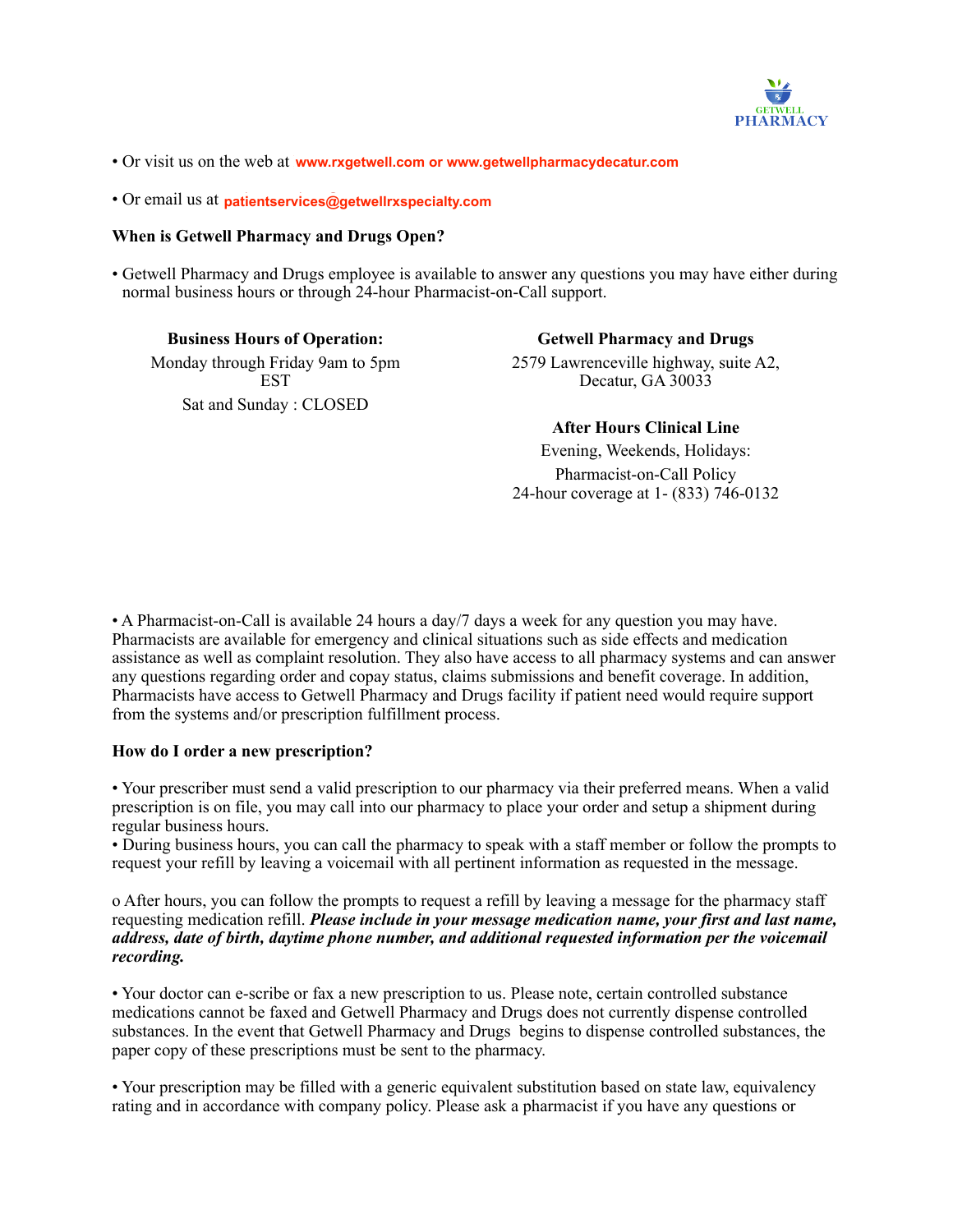

concerns.

• Getwell Pharmacy and Drugs employee will let you know if Getwell Pharmacy and Drugs is unable to fulfill the medication request. Suggestions and guidance on where the medication may be available and will be given upon request.

#### **How long does it take to receive my prescription?**

• Our standard processing time at Getwell Pharmacy and Drugs is normally less than 24 hours. This does not include delivery time. If processing time is delayed longer than 24 hours, we will contact you to notify you of your options so you don't go without medication.

• Getwell Pharmacy and Drugs employee will immediately let you know if there are any issues that may delay fulfillment such as prior authorizations or quantity limits imposed by your insurance company. Getwell Pharmacy and Drugs employees will work with you and your physician to try and get any Prior Authorizations completed as quickly as possible. If your insurance company will not allow a quantity override due to unforeseen circumstances, Getwell Pharmacy and Drugs employee will help determine the best way to get the medication you require.

• Medications are sent via FedEx. Priority Overnight is available or required for some medications. Prescriptions are shipped Monday through Friday for next day delivery. Medication delivery is a complimentary service at no additional charge to you.

• Some medications will require your signature for delivery. Getwell Pharmacy and Drugs's staff member will coordinate with you to schedule the most convenient delivery time to ensure your availability to sign for the prescription.

### **How do I refill my prescription?**

• Getwell Pharmacy and Drugs will call to schedule your refill order ~10 days before you should run out of medication.

• If you run out prior to Getwell Pharmacy and Drugs contacting you, or you would like to go ahead and order your refill, please contact us. Please have your prescription number(s) available to place your order.

• If you have signed up for the complimentary Across web portal, refills can be requested through the web portal. Please provide additional comments if there are any specific delivery instruction or requests. If there are any additional questions, clarifications, or missing elements on the web portal refill form, Getwell Pharmacy and Drugs staff member will contact you directly to gather the required information.

• An automated refill option is available 24 hours a day/7 days a week. If ordering an automated refill, please also leave a message with any specific delivery instructions or request Getwell Pharmacy and Drugs staff contact you prior to medication being shipped.

• Please let Getwell Pharmacy and Drugs employee know if you have run out of refills and would like a call to your physician to be made for a new prescription.

• Please remember to always inform Getwell Pharmacy and Drugs and the Patient Management Program of any insurance, address or health changes.

• If you need your prescription immediately, please let Getwell Pharmacy and Drugs employee know so your order can be expedited. If you cannot wait for a shipment, you may ask about having your prescription transferred to a local pharmacy. The prescription can be transferred back to Getwell Pharmacy and Drugs the next time it is needed.

#### **How much will my prescription cost?**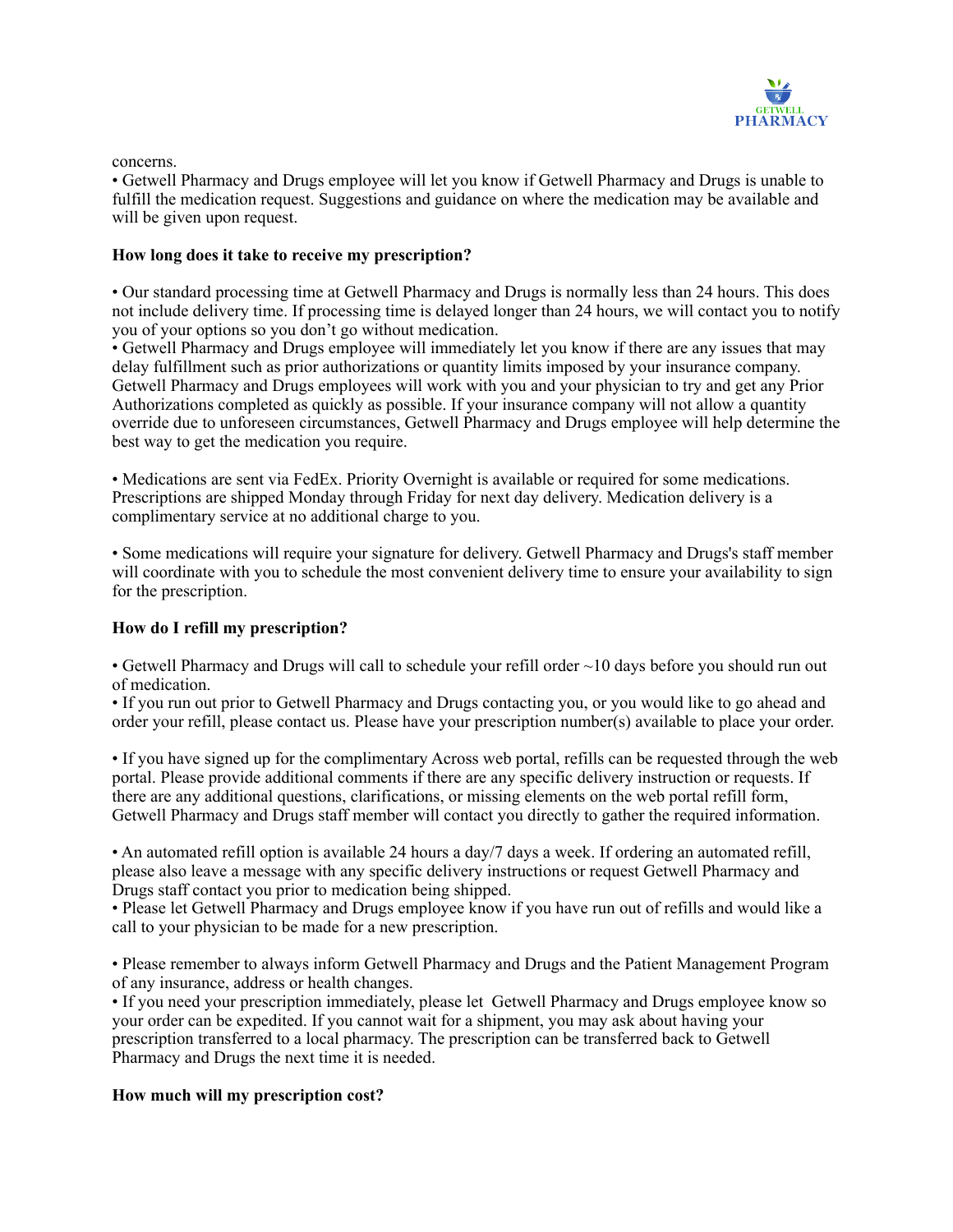

• Prescription cost will vary depending on your insurance.

• Because drug pricing can change daily, a final determination of your co-pay cost cannot be made until your claim is processed. You may also call the Member Services phone number on your prescription insurance card to get the most current information.

• If you are unable to afford the out-of-pocket cost for your prescription, Getwell Pharmacy and Drugs will work to identify co-pay card assistance, patient assistant programs, or other support and/or charitable organizations. Visit the Getwell Pharmacy and Drugs's "For Patients" section of our website to learn about Patient Assistance.

• The cost may also vary depending on the quantity of medication. Your prescription will be filled for the amount of medication that the physician prescribes. Please be sure to advise your physician to prescribe for the maximum amount/days' supply allowable by your insurance coverage (days allowed may vary by plan).

• If you have Medicare Part D drug coverage, the cost of your prescription will change significantly as you meet your deductible and initial co-pay, progress through the "donut hole" and reach total out-ofpocket expense. Reimbursement Specialists can assist you in determining and understanding your options. Visit our website to learn more about these services.

### **What if my insurance company does not cover my medication?**

We have staff dedicated to working with your insurance company and your provider to obtain coverage for your medication. If the medication is not approved through your insurance company, despite these efforts, we will inform your physician who will discuss other options with you. Our clinical pharmacists will also work with your providers to submit appeals to your payer, to get you the right medication.

### **How can I pay for my prescription order?**

- Getwell Pharmacy and Drugs accepts all major credit cards, check, or money orders. If mailing payment, please do not mail cash.
- Please find the option to log in payment portal located on top of our website page. Please do not dictate or give out credit card information to any pharmacy professionals

### **What if I cannot afford my medication?**

Some patients are eligible for financial assistance through drug companies or other foundations. Getwell Pharmacy and Drugs has a team dedicated to review options available to you and help enroll you into those programs. Please let a pharmacy staff member know if you are having trouble affording the medication and we will refer a staff member to reach out to you.

### **What if Getwell Pharmacy and Drugs cannot fill my medication or prescribed medication is not available?**

Some insurances require you to fill your medication (s) at a certain pharmacy. If you can no longer obtain you specialty medication through Getwell Pharmacy and Drugs, a pharmacist will transfer your prescription to an eligible pharmacy. We will inform you of this transfer of care and work with you to ensure you receive your medication. If you no longer want to fill your medication through Getwell Pharmacy and Drugs, please contact us and we will transfer your prescription to your preferred pharmacy.

### **What should I do if I have bad reaction or adverse reaction to the my specialty medication?**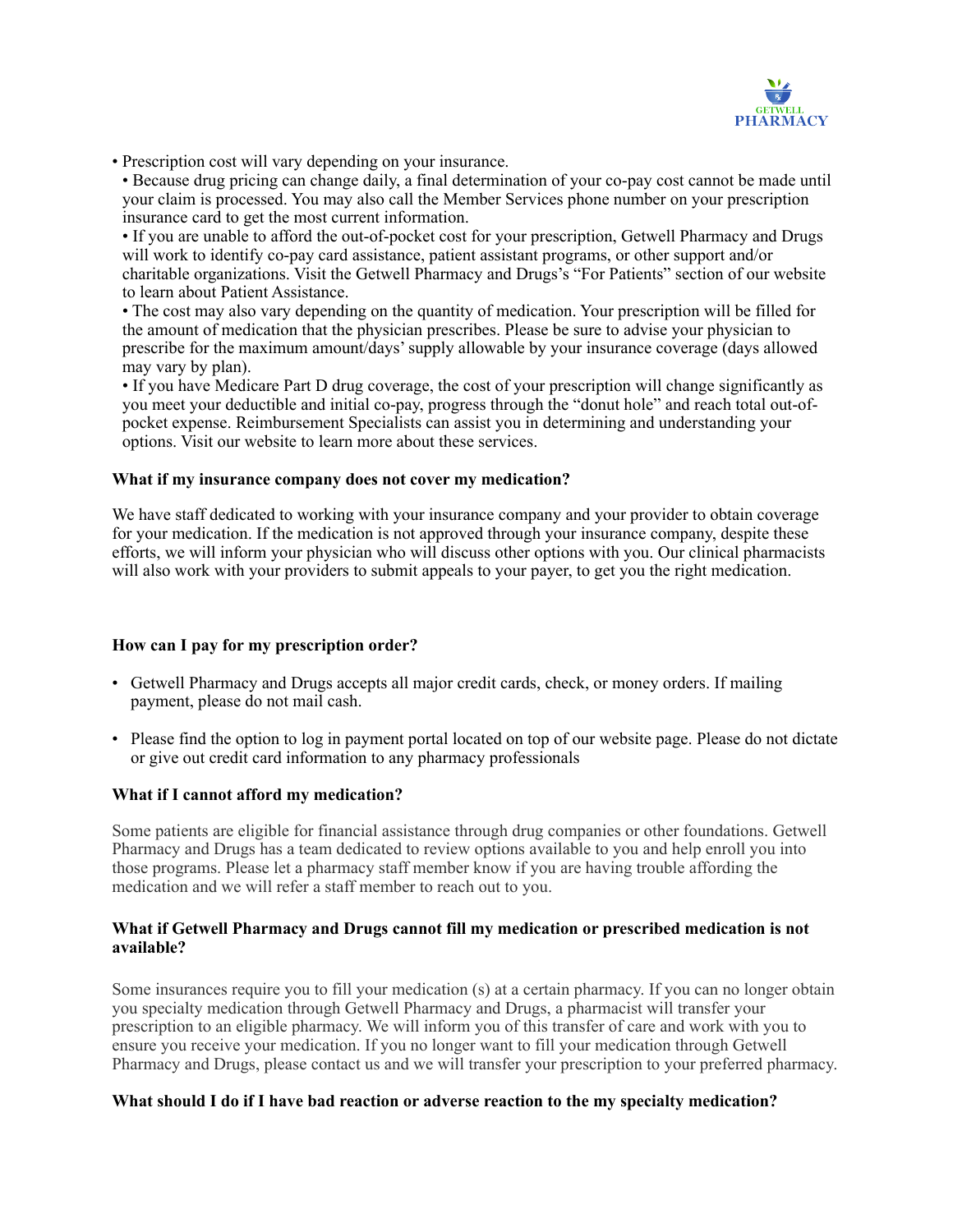

If you have an adverse reaction to your medication you should contact The Getwell Pharmacy and Drugs toll-free at (883)-746-0132 or your prescribing physician, directly. If it is a serious or life threatening event, call 911 or have someone drive you to your local emergency room.

### **How can I safely dispose of my unused medications?**

• Visit the website below to view a list of medications that can safely be flushed down the toilet or see the handouts given in the welcome packet:

 http://www.fda.gov/Drugs/ResourcesForYou/Consumers/BuyingUsingMedicineSafely/ EnsuringSafeUseof Medicine/SafeDisposalofMedicines/ucm186187.htm

- If your medication is not on this list, please see the handout included in your Welcome Packet on how to properly dispose of your unwanted or expired medications.
- You will be notified by Getwell Pharmacy and Drugs employee if there is a recall on your medication and given instructions on what to do.

#### **What should I do if my medication is recalled?**

Upon receiving notification of a product recall, Getwell Pharmacy and Drugs will take the following steps:

- Review inventory and records for the disposition of the recalled item.
- Contact the patient/caregiver by telephone as appropriate to arrange for exchange of products. Getwell Pharmacy and Drugs notification methods that may be used include:
	- Contact you by phone or certified letter
	- Contact your emergency contact friend or relative.
	- Contact your physician's office
- Remove the items(s) from service.
- Follow the steps recommended by the manufacture and document the steps with the date completed and the signature of the person completing the form.

#### **What is the Patient Management Program?**

• The Patient Management Program is included at no cost to you and you are automatically enrolled as a patient of Getwell Pharmacy and Drugs. You may opt out at any time.

• Pharmacists will work with you on any problems, concerns or questions you may have regarding your medication therapy. Issues discussed include disease overview, medication, dose, dose frequency, interactions, side effects, physical assessments and coordination of care with your physician when appropriate, etc.

• The potential health benefits of this program include managing side effects, improved overall health, increased disease and medication education and awareness, increased medication compliance and when coordination of care with your physician is necessary, your pharmacist will have all the information needed to help make informed decisions regarding what is best for you as the patient.

• The potential limitations of this program are dependent on you as the patient. You must be willing to follow the directions of your physician and pharmacist, be compliant with taking your medication and willing to discuss the details of your disease, medical history and current practices with your pharmacist so he can have a full understanding of the situation.

• Please let your physician know you are a patient of Getwell Pharmacy and Drugs and are enrolled in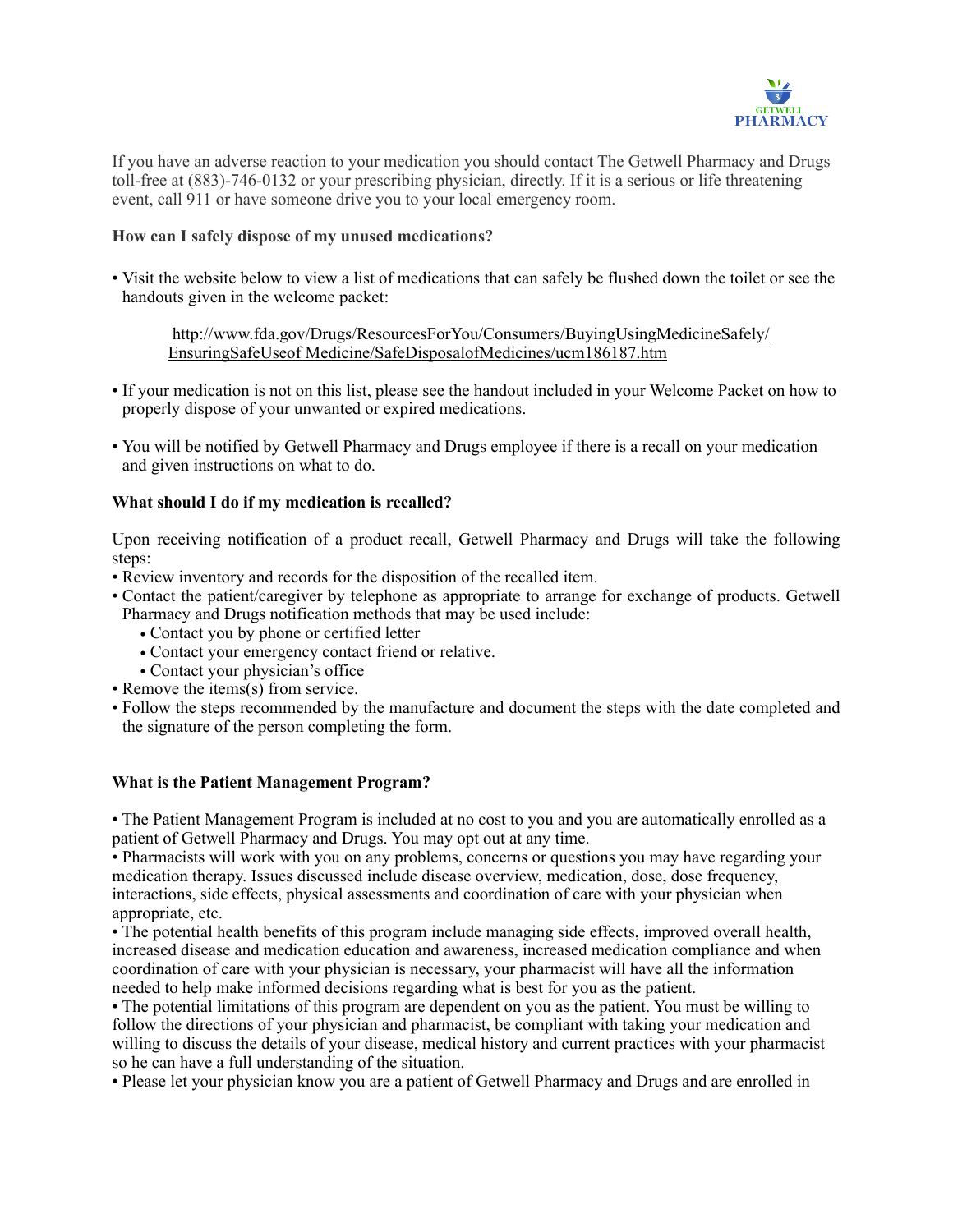

their Patient Management Program. A good relationship between your physician and your pharmacist will benefit everyone involved in your care.

• To contact the Patient Management Program, please call

#### **Getwell Pharmacy and Drugs**

Phone: 1- (833) 746-0132 and Fax: (770) 746 0131

### **Where do I Report Complaints/Errors or Grievances?**

Any complaint or incident can be reported to our pharmacy staff directly by calling the pharmacy. If you believe your privacy rights have been violated, you may also file a complaint by writing to the Chief Privacy Officer at following address or call at phone number listed. You may also file a complaint directly with the Secretary of the Department of Health and Human Services, at the link listed below. You may also contact the **Georgia Board of Pharmacy directly at 404-651-8000 or https://gbp.georgia.gov/**. You will not be penalized for filing a complaint

### **How can I access medications in case of an emergency or disaster?**

- Across Pharmacy has an emergency plan to provide prescriptions to our customers in case of emergency or disaster. Across Pharmacy will make reasonable attempts to contact each patient following a disaster to access their needs. Across Pharmacy will prioritize patients based upon the urgency of the need for service. The following local services may be contacted by the patient if needed:
	- Local pharmacies near the patient's address
	- The local hospital(s) near the patient's address
	- The local EMS office (911 Services)
	- FEMA

### **How can I obtain information on prescription drug substitutions?**

The FDA classifies as therapeutically equivalent products that are approved as safe and effective; are pharmaceutical equivalents (i.e., contain identical amounts of the same active drug ingredient in the same dosage form and route of administration and meet compendial or other applicable standards of strength, quality, purity, and identity); are bioequivalent (i.e., do not present a known or potential bioequivalence problem and meet an acceptable in vitro, or in some cases in vivo, or both, standard--or, if they do present such a known or potential problem, are shown to meet an appropriate bioequivalence standard); are adequately labeled; and are manufactured in compliance with current Good Manufacturing Practice (GMP) regulations. Products that meet these criteria are considered therapeutically equivalent even though they may differ in certain other characteristics such as shape, scoring configuration, release mechanisms, packaging, excipients (including colorings, flavorings, and preservatives), expiration date/ time, minor aspects of labeling (e.g., presence of specific pharmacokinetic information), and storage conditions. The FDA takes the position that when differences of these types are important in the care of a particular patient, it may be appropriate for the prescribing physician to require that a particular brand be dispensed ("dispense as written") as a medical necessity ("brand medically necessary"). With this limitation, however, the FDA believes that products classified as therapeutically equivalent can be substituted with the full expectation that the substituted product will produce the same clinical effect and safety profile as the prescribed product.